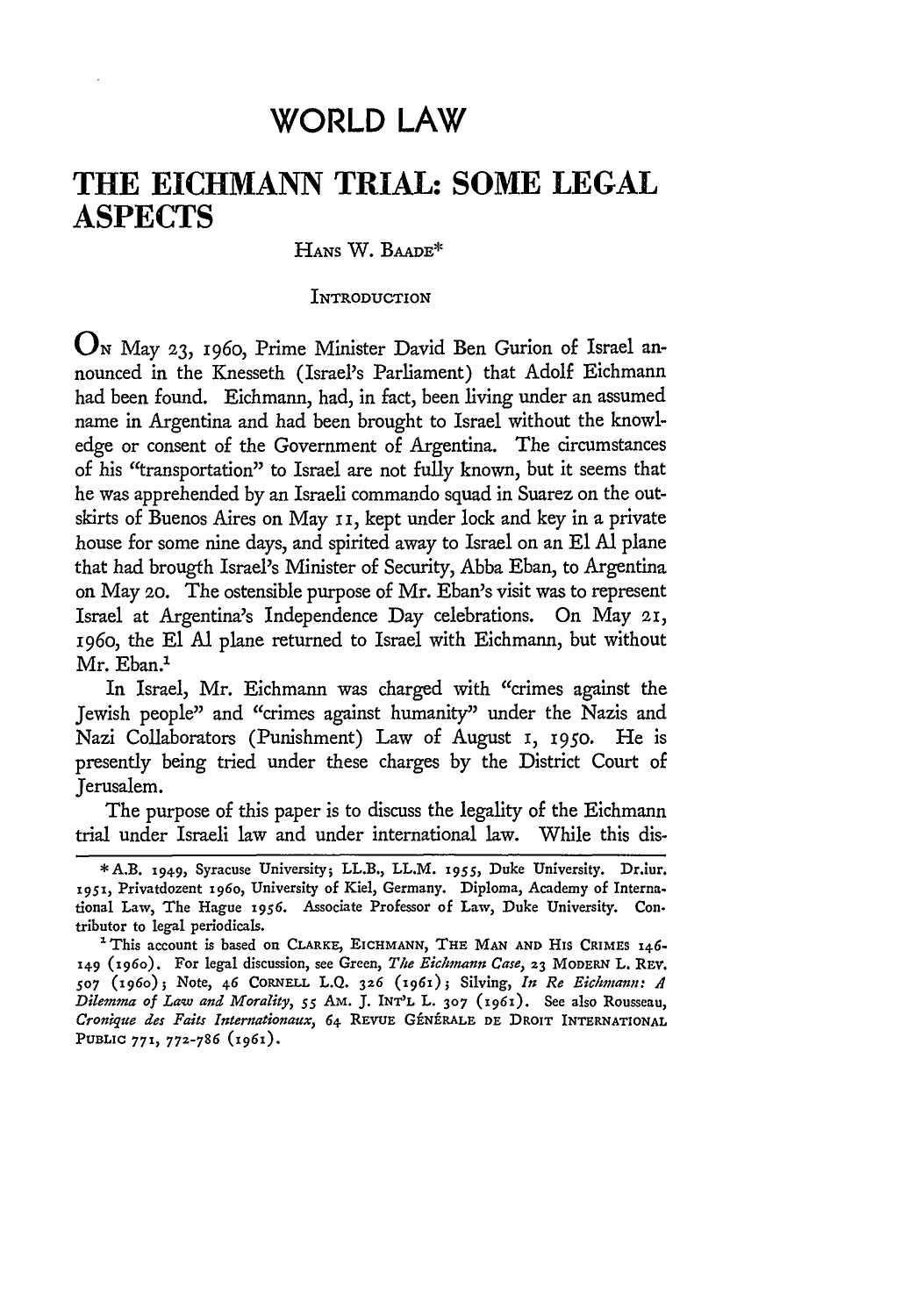cussion necessarily has to proceed from the assumption that the factual allegations of the prosecution are substantially correct and susceptible to legal proof, no opinion is expressed as to the facts. It need hardly be added that this would be highly improper at the present time.

**I**

#### THE LEGALITY OF **TE EICHMANN** TRIAL **UNDER ISRAELI** LAW

Adolf Eichmann is being tried under the Nazis and Nazi Collaborators (Punishment) Law, which was adopted by the Knesseth on August i, **1950.2** Section one of this Law provides that any person who has "done, during the period of the Nazi regime, in an enemy country, an act constituting a crime against the Jewish people" or an "act constituting a crime against humanity<sup>3</sup> or "an act constituting a war crime" is liable to the death penalty. All three crimes are more closely defined in section  $I(b)$ .<sup>3</sup> While according to section seven of the Law, the general provisions of the Penal Code apply to offenses under the Law, section eight expressly excludes the applicability of sections sixteen to nineteen of the Penal Code, which relate to the defense of the exercise of judicial function, constraint, necessity, and justification.<sup>4</sup> Nevertheless, section eleven provides that under special circumstances, facts that but for section eight would have been valid defenses may be taken into account by way of mitigation of punishment. But even then, a minimum punishment of imprisonment for ten years is mandatory for section one offenses.

- (2) causing serious bodily or mental harm to Jews;
- (3) placing Jews in living conditions calculated to bring about their physical destruction;
- (4) imposing measures intended to prevent births among Jews;
- (5) forcibly transferring Jewish children to another national or religious groups;
- *(6)* destroying or desecrating Jewish religious or cultural assets or values;
- **(7)** inciting to hatred of Jews."

**Crimes against humanity** are defined as "murder, extermination, enslavement, starvation or deportation and other inhumane acts committed against any civilian population, and persecution on national, racial, religious or political grounds." *Op.* cit. sapra note **2, at 189.**

'UNITED NATIONS, YEARBoOK ON HUMAN RIGHTS FOR **1950** 164 n.i **(952).**

<sup>&</sup>lt;sup>2</sup> Nazis and Nazi Collaborators (Punishment) Law, 5710-1950. English text in STATE OF ISRAEL, GOVERNMENT YEARBOOK 5712 (1951/52) 189 *[reprinted in UNITED* NATIONS, YEARBOOK ON HUMAN RIGHTS FOR 1950 163 (1952).]

**<sup>8</sup>**Crimes against the Jewish people are there defined as "any of the following acts, committed with intent to destroy the Jewish people in whole or in part:

 $(i)$  killing Jews;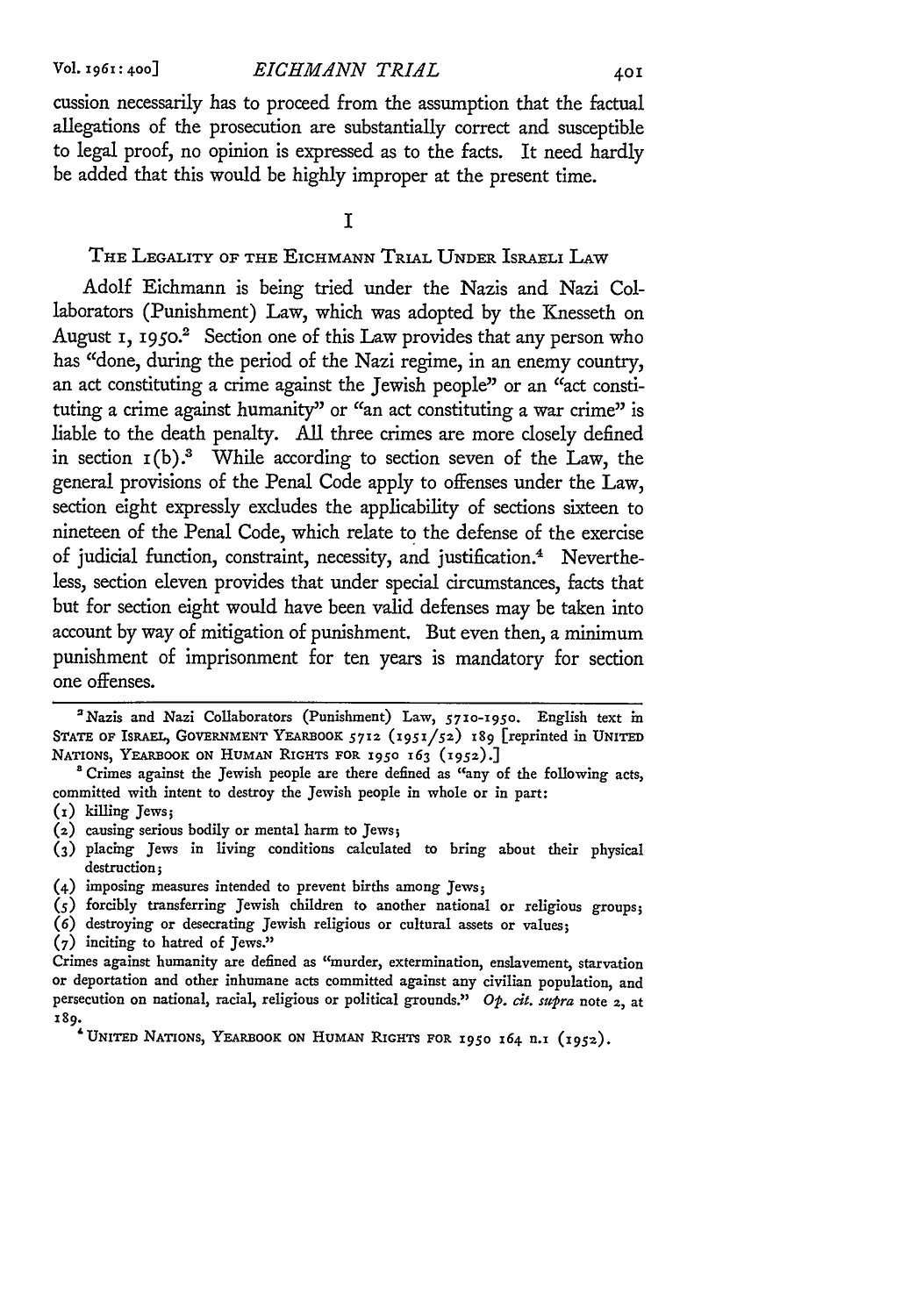No prescription runs for section one offenses, and "the Court may deviate from the rules of evidence if it is satisfied that this will promote the ascertainment of truth and the just trial of the case" under section  $15(a).$ 

In a decision of March 23, 1953, the District Court of Tel Aviv had this to say of the **1950 law:5**

**. ..** this law is fundamentally different in its characteristics, in the legal and moral principles underlying it and in its spirit, from all other criminal enactments usually found on the Statute books. The Law is retroactive and extraterritorial and its object, *inter alia,* is to provide a basis for the punishment of crimes which are not comprised within the criminal law of Israel, being the special consequence of the Nazi regime and its persecutions. . . .

In other words, the Nazis and Nazi Collaborators (Punishment) Law is highly unusual; it is retroactive and extraterritorial in effect. Add to that the fact that Eichmann was forcibly abducted from Argentina to be tried under this unusual, retroactive, and extraterritorial law, and you have, in a nutshell, the main legal issues presented. They are:

- (i) Can Israel try Eichmann, although he was forcibly abducted from Argentina?
- (2) Can Israel try Eichmann for acts committed before May 8, 1945, under a statute enacted in **1950?**
- (3) Can Israel try Eichmann, who is not a national of Israel, for offenses alleged to have been committed outside Israel against persons who were not nationals of Israel at the time of the commission of these offenses?

At the present, we are dealing with these questions on the level of Israeli internal law. On this level, questions (2) and (3), relating to retroactivity and exterritorial application, require but little discussion. Israel does not as yet have a written constitution including a bill of rights, but only some organic acts dealing with the establishment and functions of the Knesseth, the President's office, and the Cabinet.<sup>6</sup> The chief organ of state is the Knesseth; its will is supreme. There is no

Honigmann v. Attorney General, [ix5i] Int. Law Rep. **542,** 543 (District Court Tel Aviv **x953).** For further cases under the **195o** law, see *id.* at **538-42** and Editor's Note, **542.**

<sup>&#</sup>x27;See generally **RAcKMAN,** ISRAEL'S EMERGING CONSTITUTION **1948-1951 (1955).** English translations of the pertinent texts can be found in **2 PEASLEF, CONSTITUTIONS** OF NATIONS **471-76.(2d** ed. *1956).*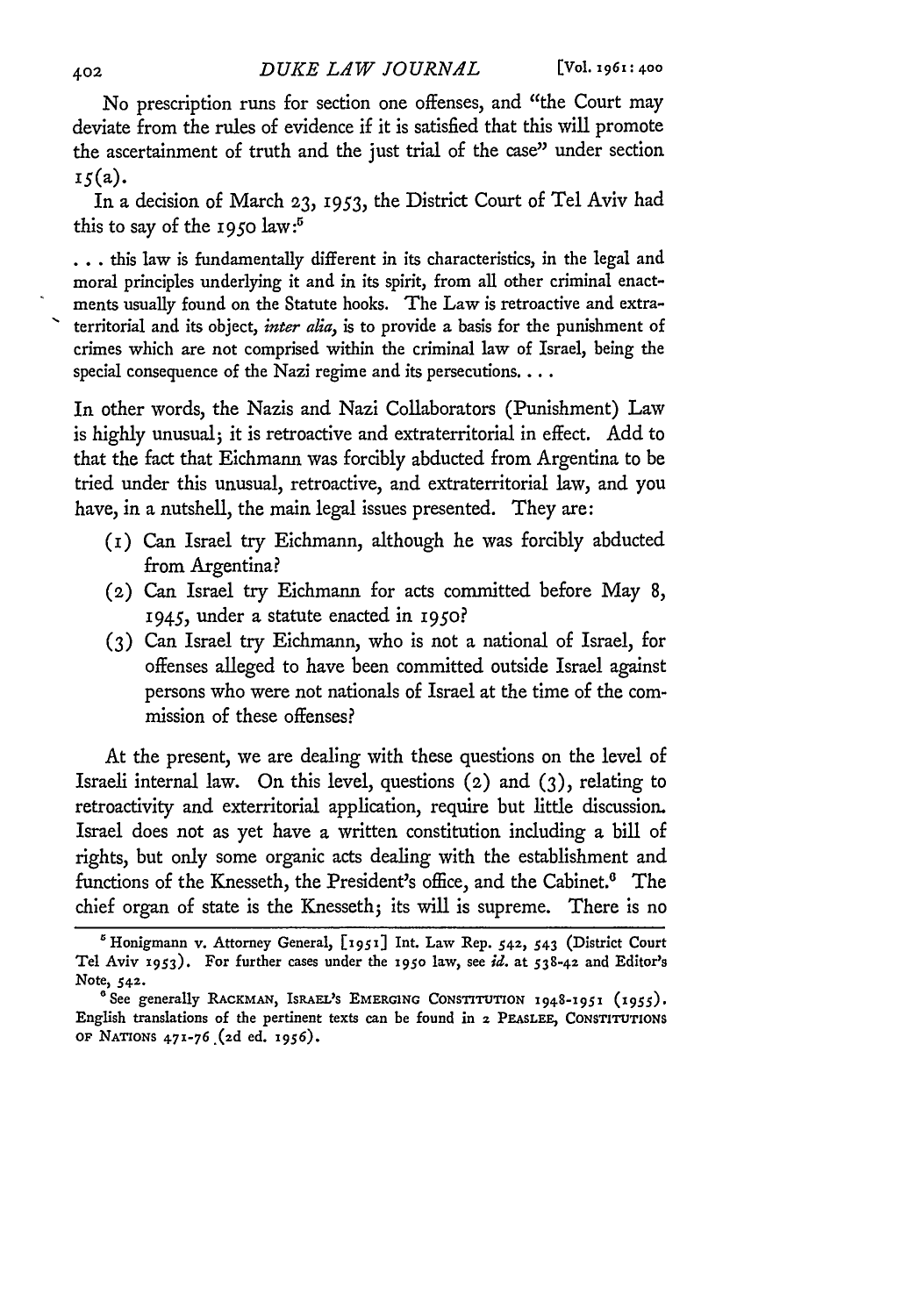judicial review of the constitutionality of legislation,<sup>7</sup> and as a matter of the internal law of Israel, the 195o Law is binding upon Israeli courts. They cannot but apply it in all cases coming properly before them.

But is the *Eichmann* case properly before the District Court of Jerusalem? Here, we deal with question  $(1)$ : can criminal jurisdiction be obtained through the forcible abduction of the accused from a foreign jurisdiction, in violation at least of the law of that latter jurisdiction? Again, this question will, at this point, have to be discussed as one of Israeli law.

The secular<sup>8</sup> law of Israel consists of three historical strata: Ottoman legislation up to the fall of the Ottoman Empire, British legislation for Palestine during the mandate period, and Israeli legislation since 1948.<sup>9</sup> Only the latter two sources come into play in the *Eichmann case.* The law under which he is being prosecuted was enacted by Israel in 1950; for general principles, it refers to the Penal Code, enacted in 1936. Criminal procedure is largely based on English law, introduced for this purpose during the mandate period.<sup>10</sup> And so-called gaps in the law are still filled, in accordance with article forty-six of the Palestine Order-in-Council of August **10,** 1922, by "the substance of the common law, and the doctrines of equity in force in England." More particularly, under the same provision, the courts of Israel have "the same powers vested in ... courts of justice ... in England."<sup>11</sup>

This latter clause, never repealed, seems decisive of the issue. It has been held in England that English courts "have no power to go into the question, once a prisoner is in lawful custody in this country, of the

'Family relations and successions are still substantially governed by religious laws. See Laufer, *Marital Law in Transition: The Problem in Israel,* **9** BUFFALO L. **REV. 32z (196o);** SCHEFTELoWITz, **THE** JEWISH **LAW Op FAMILY AND** INHERITANCE **AND** ITS APPLICATION IN PALESTINE (1947).

'See Samuel, **op.** *cit. supra* note 7, at **174-75;** Jacobson, *The Legal System of Israel,* **4o** A.B.AJ. io67 (i954).

**"0** See Bentwich, *The Migration of the Common Law: Israel,* 76 L.Q. REV. 64, *65-66* **(196o).**

**"** Sec. 46, cited by Jacobson, *op. cit. supra* note 9, at **io67.**

<sup>&</sup>quot;RACKMAN, *op. cit. supra* note 6, at 1695 Samuel, *Control of the Executiue in Israel,* **53** S.A.L.J. 171, **177** *(1956). Cf.* Amsterdam v. Minister of Finance, **[x952]** Int. Law Rep. **229,** *232* (Supreme Court of Israel, sitting as High Court of Justice, **1952):** "Provided the legislative authority has clearly demonstrated its intention that the law which it has enacted shall have extraterritorial effect, the *local* Court will have to . . **.**ignore completely the restrictions imposed **by** the principle of territorial sovereignty."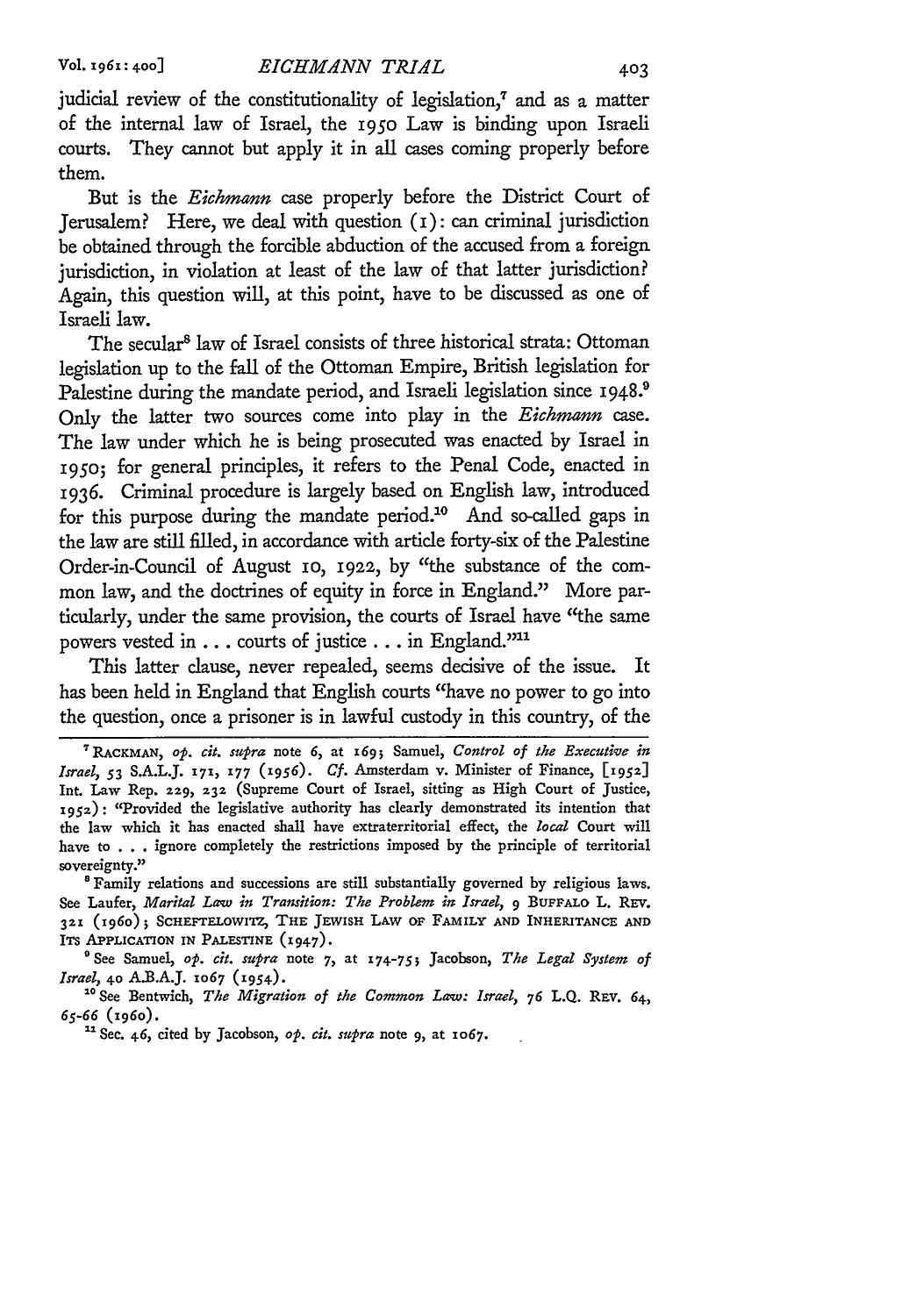circumstances in which he may have been brought here. $m^2$  The same principle of *male captus, bene detentus* has, incidentally, also been recognized by well over twenty states of the United States<sup>13</sup> and by the United States Supreme Court in a long line of cases.<sup>14</sup> In 1952, Mr. Justice Black said for a unanimous Supreme Court:<sup>15</sup>

[D]ue process of law is satisfied when one present in court is convicted of crime after having been fairly apprised of the charges against him and after a fair trial in accordance with constitutional procedural safeguards. There is nothing in the Constitution that requires a court to permit a guilty person rightfully convicted to escape justice because he was brought to trial against his will.

It should be added, however, that Professor Austin W. Scott, Jr. has ably argued that the principle of discouraging police illegality that precludes the receivability of evidence obtained in violation of rights protected against state action by the Fourteenth Amendment should be extended to cases of kidnapping of fugitives from justice across state lines.<sup>16</sup> But the persuasiveness of this argument is limited to the United States constitutional system, and at least until there is a widespread reversal of the impressive line of cases holding that force or fraud in capture do not vitiate criminal jurisdiction, the courts of Israel will be on safe ground in following the principle *male captus, bone detentus.* Judging from newspaper reports, the District Court of Jerusalem would appear to have so decided on a preliminary objection to its jurisdiction,

<sup>18</sup> See the authorities collected in Note,  $165$  A.L.R. 947 (1946), and in Scott, *Criminal Jurisdiction of a State Over a Defendant Based on Presence Secured by Force or Fraud, 37* **MINN.** L. R.v. **<sup>91</sup> , oo l.** 39 (1953). *Cf.* Garcia-Mora, *Criminal Jurisdiction of a State Over Fugitives Brought From a Foreign Country By Force or Fraud: A Comparative Study,* 3z **IND. L. J. 427 (x957).**

"Ker v. Illinois, **119** U.S. 436 (1886) **;** Mahon v. Justice, **127 U.S. 700** (1888) **3** see Lascelles v. Georgia, **148 U.S.** 537, 543 (1893) **;** *In re* Johnson, 167 U.S. **<sup>1201</sup> 125-27** (1897). See Fairman, *Ker v. Ilinois Revisited,* 47 **AM.** *J.* **INT'L** L. **678**  $(1953).$ 

**<sup>15</sup>**Frisbee v. Collins, **34z** U.S. **519, 522** (1952). American authority would appear to be highly persuasive in Israel. See Gorney, *American Precedent in the Supreme Court of Israel, 68* **HARv.** L. **REv. 1194 (1955).**

"Scott, *op. cit. supra* note 13, at 97-98; **101-07.**

<sup>12</sup>Lord Goddard, **C.J.,** in *Ex Parte* Elliott, **[1949] 1 ALL** E.R. 373, 377-78 (K.B.). See also *Ex Parte* Susannah Scott, **9** B & C 446, **io9** E.R. *x66,* 167 (K.B. **1829).** This rule was received into the law of Palestine during the Mandate period. Afouneh v. Attorney-General, **[941-1942]** Annual Digest and Reports of Public International Law Cases **327, 328,** citing *Ex Parte* Scott (Supreme Court of Palestine, sitting as Court of Criminal Appeal, **1942) ;** *cf.* Yousef Said Abu Dourrah v. Attorney-General, *id.* **331, 332** (same court, **x941).**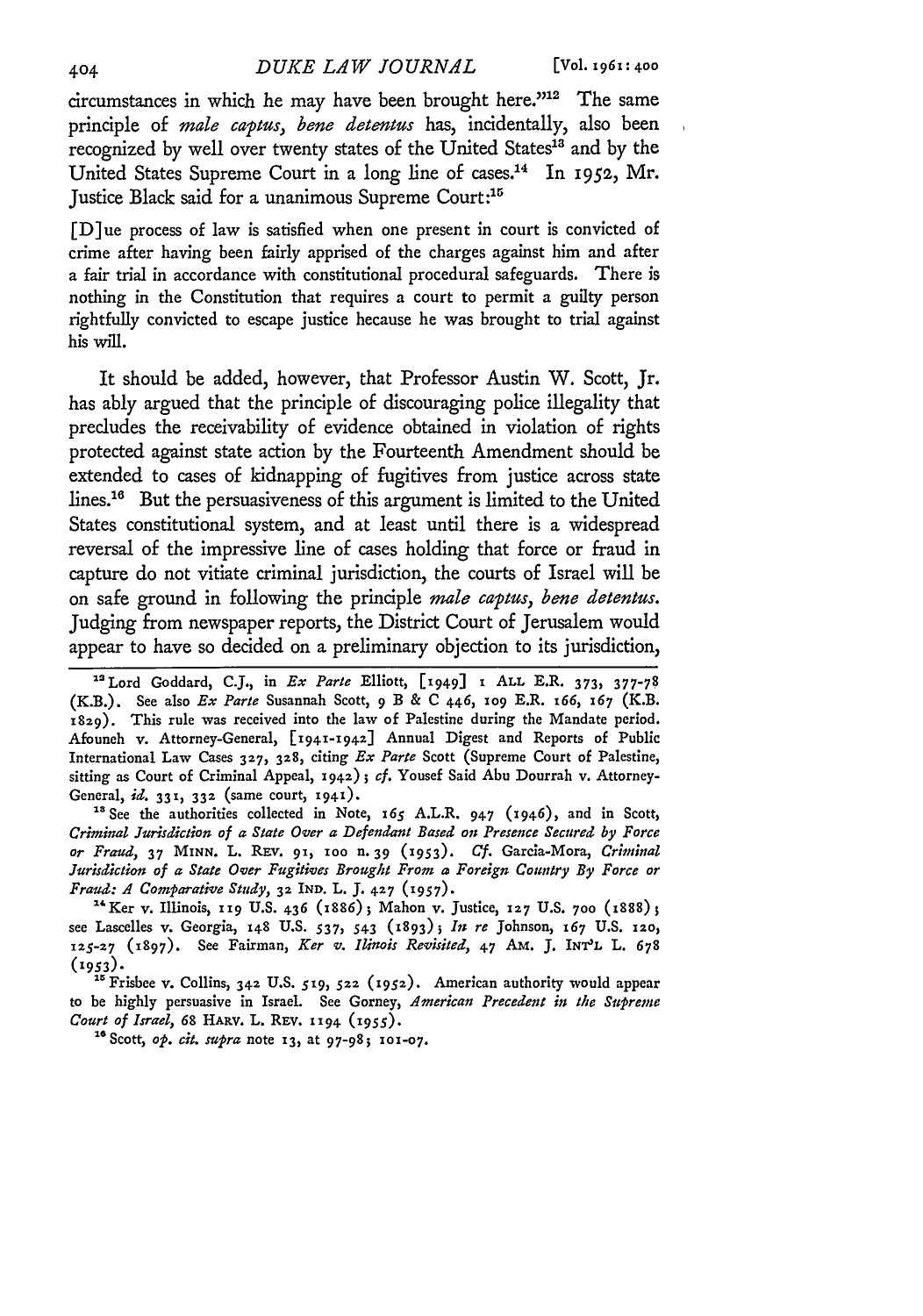and while this ruling might be challenged on appeal, it seems to be amply supported by precedent.

In conclusion, it is submitted that under the law of Israel, the District Court of Jerusalem has jurisdiction to try Adolf Eichmann for offenses under the Nazis and Nazi Collaborators (Punishment) Law of 195o, and to sentence him in accordance therewith, if the factual allegations of the prosecution are established by competent evidence.

#### II

#### THE LEGALITY OF THE EICHMANN TRIAL **UNDER** INTERNATIONAL LAW

Let us now take up the three questions listed above and try to analyze them according to international law.

### A. Can Israel Try Eichmann Although He Was Forcibly Abucted From Argentina?

Under general international law, the territorial integrity of sovereign states is inviolable. If a state, acting through an organ the actions of which are attributable to it, purports to exercise powers in the territory of another state without the latter's consent, it commits an international tort. If Adolf Eichmann was forcibly abducted from Argentina by agents of the State of Israel, this, therefore, constituted an international tort.<sup>17</sup> If, however, Eichmann was forciby abducted by private individuals acting as bona fide volunteers without the previous knowledge or consent of the Government of Israel, the action of these individuals does not engage the international responsibility of Israel as against Argentina, although it does amount to a violation of the internal law of Argentina. The contrary view was taken by the representative of Argentina in the Security Council, but as rightly pointed out by the Foreign Minister of Israel, it is unfounded in international law.<sup>18</sup>

<sup>18</sup> See statements by Dr. Amadeo (Argentina), and Mrs. Meir (Israel), U.N. Doc. No. S/PV. **865,** par. 24, at **5, and** No. **S/PV. 866,** para. **41,** at **9.** *Cf.* Meron,

**<sup>&</sup>quot;** See generally Dickinson, *Jurisdiction Following Seizure or Arrest in Violation of International Law,* z8 **AM. J. INT'L L. 231** (1934) **5** Preuss, *Kidnaping of Fugitives from Justice on Foreign Territory,* **29** *id.* **502 (1935) 5** Preuss, *Settlement of the Jacob Kidnaping Case (Ssitzerland-Germany), 30 id.* **123 (1936);** Green, *op. cit. supra* note x, at **507-10i** i DAHM, V6LKRRECHT 250-5I (1958); Morgenstern, *Jurisdiction in Seizures Effected in Violation of International Law,* **29 BRIT. YB. INTL** L. **265, 267- 274 (1953) 5** *cf.* Case of Jolis, Tribunal correctionel d'Avesnes, July **22, 1933 [934.] 2 SIREY, JURISPRUDENCE 103** with note Rousseau.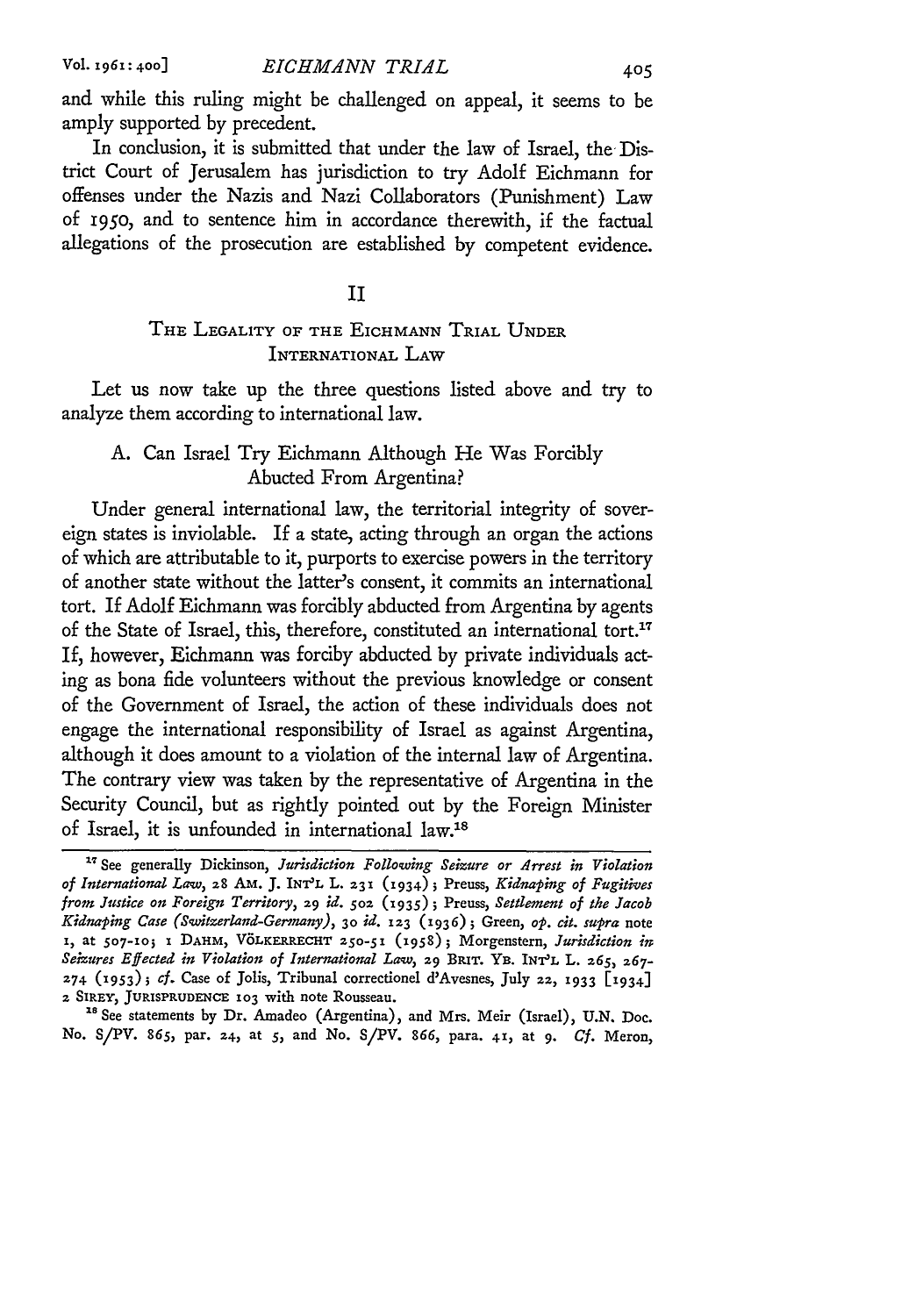We are, then, faced with a question of fact. Were Eichmann's abductors bona fide volunteers acting without the previous knowledge or consent of the Government of Israel, or were they agents of the Government of Israel? The evidence would appear to point very strongly in the latter direction. Let us therefore assume, for the sake of argument, that Eichmann was, in fact, forcibly abducted **by** agents of the Government of Israel, acting on Argentinian territory without the consent of Argentina. This abduction constituted an international tort. What were its consequences?

Every state that commits an international tort against another state is bound by customary international law to make reparation therefor.<sup>19</sup> While there is great uncertainty in international law as to the form of reparation,20 it seems well established **by** state practice that the state on whose territory a purported fugitive from justice has been forcibly abducted **by** agents of another state can demand of the latter the return of the person abducted, and the disciplinary or criminal punishment of the abductors.<sup>21</sup> A parallel to this right to the return of the person abducted, who does not have to be a national of the state of asylum, exists in international prize law: enemy vessels seized **by** a belligerent within neutral territorial waters must be restored to their owners on the application of the neutral power concerned.<sup>22</sup>

Argentina could, then, demand from Israel the return of Eichmann -unless there is a valid reason for Israel to reject such a demand. The Government of Argentina had near the end of World War II announced its willingness to surrender for trial any Axis or Fascist war criminals seeking asylum within its territory.<sup>23</sup> If we assume that this general obligation undertaken in exchange for membership in the United Nations still subsisted when the State of Israel was established, it might be argued that Argentina was at least under an inchoate duty

*International Responsibility of States for Unauthorized Actts of Their Officials, 33* BRIT. YB. INT'L L. 84 (1958).

**1See SCHWARI NBERGER, INTERNATIONAL LAW** *562-64* **(3d** ed. *1957)* **i Chorz6w** Factory (Jurisdiction), **P.C.I.J.,** ser. **A,** No. **9** at **21 (Germany v. Poland, 1927);** Corfu Channel Chase, Great Britain v. Albania, [1949] I.C.J. REP. 4, 23.

**'0** See generally Baade, *Indonesian Nationalization Measures Before Foreign Courts -A Reply,* 54 *Am.* **J. INT'L** L. **8o, 814-30 (196o),** and authorities there cited.

**'** See the authorities cited *supra* note *17,* particularly the *Jacob* and *Jolis* casesi **2 HACKWORTH,** DIGEST **OF INTERNATIONAL LAW 309-12, 320 (1942).** *Cf.* Guillermo **Colunje** (Panama) **v. United** States, **6** R.I.A.A. **342** (Claims Commission, United **States-**Panama, **1933).**

<sup>22</sup> COLOMBOS, THE INTERNATIONAL LAW OF THE SEA 521-23 (4th ed. 1959).

**"Green,** *op. cit. supra* **note x,** at **510.**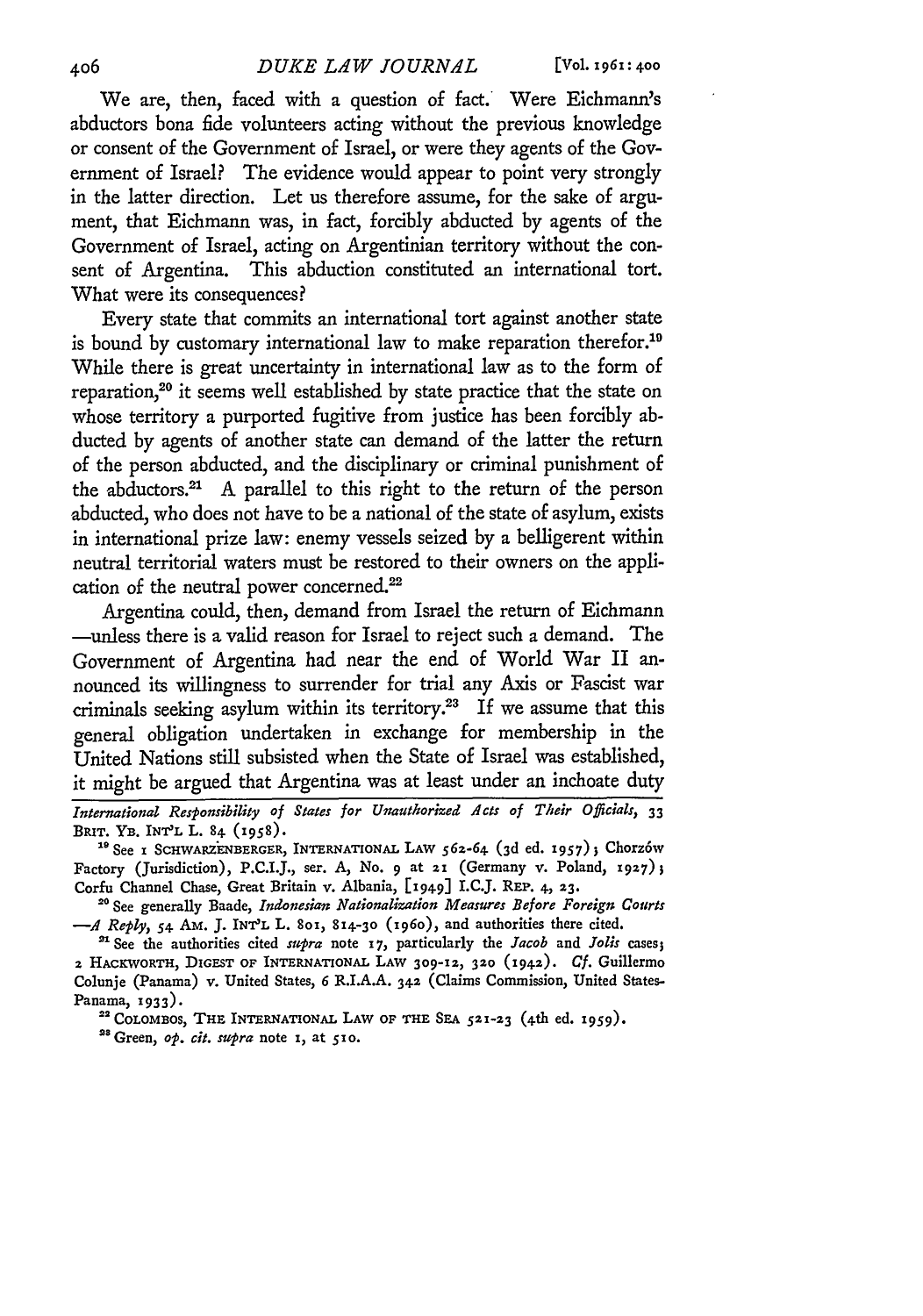to extradite Eichmann to Israel. For Argentina had, in principle, agreed that war criminals should be punished, and its own penal legislation precludes the prosecution of Eichmann for acts alleged to have been committed before May 8,  $1945.^{24}$  The proper forum for those offenses would be a state that still has legislation enabling its courts to punish World War II war crimes as such; and so far as can be ascertained, Israel is the only state in the world that has such legislation.25 Therefore, even if Israel could not demand the extradition of Eichmann as of right, Eichmann's trial in Israel is in harmony with Argentina's legal obligations toward the United Nations.

This line of argument is rather tenuous. But a decision on its merits is unnecessary in the instant case, for while Argentina did, indeed, assert that Israel was obliged to make reparation by way of return of Eichmann to the custody of Argentina, the Eichmann dispute between Israel and Argentina was settled in a different manner. Argentina, feeling that reparation was not forthcoming through direct negotiations with Israel, brought the *Eichmann* case before the United Nations Security Council. It presented a draft resolution requesting the Government of Israel to "make appropriate reparation in accordance with the Charter of the United Nations and the rules of international law."26 The Security Council debated the *Eichmann* case on June 22 and 23, 1960, and adopted a resolution incorporating the operative paragraph as requested,<sup>27</sup> but not until after it had been strongly—and in the end, successfully-suggested that Argentina should not insist on the return of Eichmann, but accept a public apology instead.28 The latter, incidentally, was more than appropriate even if the abductors had not been

**"o** See U.N. Doc. No. S/PV. *865,* and Anon., *Security Council Acts on Argentina?s Complaint Against Israel, 7* UNITED NATIONS REVIEW No. 2, 14 (1960). <sup>27</sup> U.N. Doc. No. S/4349, reprinted *id.* at 15.

"See especially U.N. Doc. No. S/PV. 868, para. **30131,** at 7-8 (USSR); *id.,* para. 33-36, at 8 (U.K.); cf. 7 UNITED NATIONS REVIEW No. 2, 14 (1960). Argentina nevertheless repeatedly demanded the return of Eichmann in June and July, **196o,** but on August 3, *196o,* both governments published a brief announcement stating that they regarded the incident as dosed. Rousseau, *op. cit. supra* note **i,** at **781-782.**

<sup>&</sup>lt;sup>24</sup> Subject to minor exceptions not here material, Argentinian penal law only applies to offenses committed on Argentinian territory. Penal Code of 19zi, Art. **1;** MEDIANO, JIMINEZ **DE** ASUA, and PECO, eds., LEYES PENALES COMENTADAS **39** (1946). See **E** SOLER, DERECHO PENAL ARGENTINO 163-164 (1945); I NUÑEZ, DERECHO PENAL ARGENTINO 186 **(x959).** The Genocide Convention has been enacted into Argentinian penal law **by** Law No. 14,467 of September **23,** 19585 but in accordance with Art. 18 of the Constitution of 1853, it is prospective in operation only.

*<sup>&</sup>quot;2I.e.,* the Nazis and Nazi Collaborators (Punishment) Law of August **i, 1950,** notes **i** and *z supra.*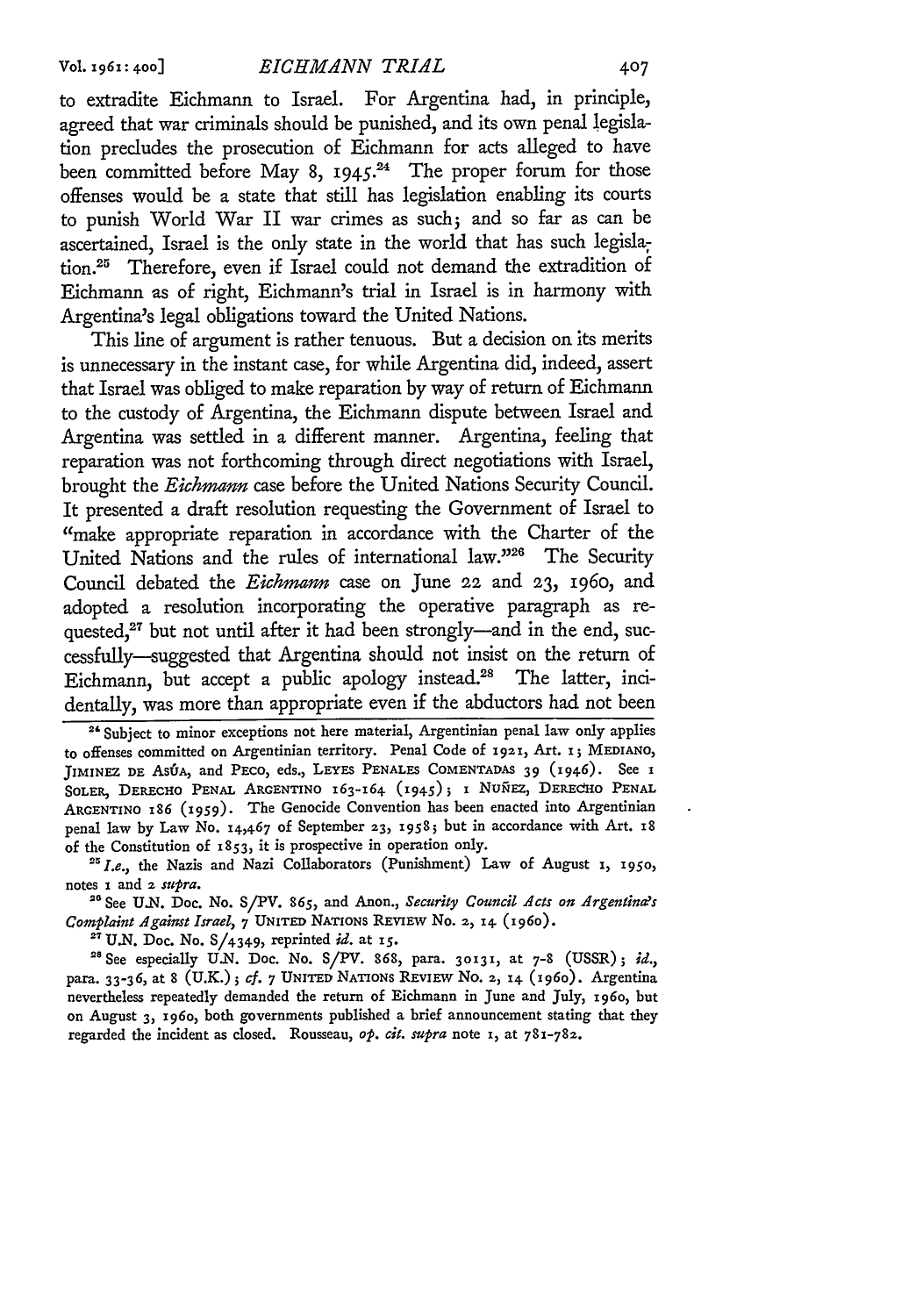agents of Israel at the time of the forcible abduction; for the subsequent approval of the abduction by members of the Israeli Government was undoubtedly an unfriendly act towards Argentina.<sup>29</sup>

In conclusion, it is submitted that even if Eichmann were, in fact, forcibly abducted by agents of the Government of Israel acting on the territory of Argentina without the latter's consent, this would no longer vitiate the legality of Eichmann's trial by Israel. The claim to have Eichmann returned was Argentina's alone to make or to renounce. By settling for a public apology, Argentina has validly renounced any claim for the return of Eichmann. The at least rather strong possibility that an international tort was committed by the abduction of Eichmann from Argentina will, therefore, no longer affect the legality of the trial of Eichmann by an Israeli court.

### B. Can Israel Try Eichmann for Acts Committed Before I945 Under a Statute Enacted in **1950?**

Objections against Eichmann's subjection to retroactive penal legislation can be raised (i) by the state entitled under international law to protect him; (2) possibly by Eichmann himself.

#### i. *Claims by the state of Eichmann's nationality*

*a. Procedural aspects.* Which state is entitled to protect Eichmann under international law? The general rule is that the state of which an individual is a national is entitled to protect him against acts violative of international law. As the Permanent Court of International Justice stated, "by taking up the case of one of its subjects and by resorting to diplomatic action or international judicial proceedings on his behalf, a State is in reality asserting its own rights-its right to ensure, in the person of its subjects, respect for the rules of international law."<sup>30</sup>

Eichmann was born of German parents in Germany in 19o6. However, around 191o, his family moved to Linz, in Austria; and it seems reasonable to assume that Adolf Eichmann acquired Austrian nationality by naturalization. At any rate, he joined the Austrian Nazi party, and even after coming to Germany in 1933, he first saw service in the Austrian Nazi legion then being trained in Bavaria.31 If Adolf Eichmann acquired Austrian nationality by naturalization, he thereby lost

<sup>.&</sup>lt;sup>29</sup> See the statement of Sir Claude Corea of Ceylon, U.N. Doc. No. S/PV. 868, para. **1o,** at **3-**

**<sup>&</sup>quot;0** Mavrommatis Jerusalem Concessions. P.C.I.J., ser. **A, No. 2,** at **12** (Greece v. Great Britain, 1924).

**<sup>&#</sup>x27;** See Clarke, op. **cit.** *supra* note **i,** at **3-25.**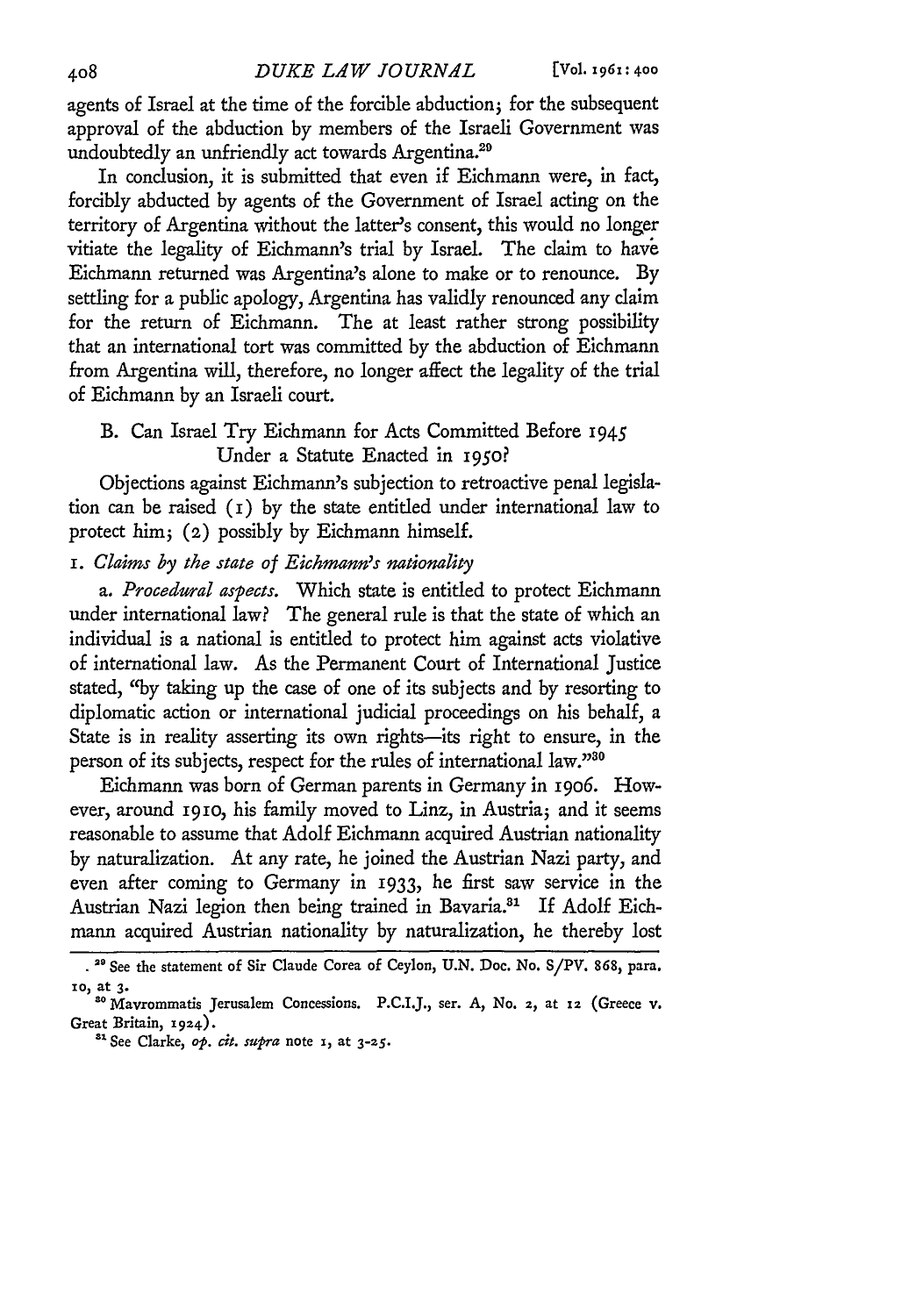his German nationality under section twenty-five of the German Nationality Act of **I9r3.32** He probably re-acquired German nationality by individual naturalization or, in accordance with article fourteen or fifteen of the Nationality Act, by becoming a Prussian or German state servant<sup>33</sup> (the Gestapo was originally a Prussian, not a Reich organization). In either event, he lost his Austrian nationality.34

Eichmann is, then, a German national by naturalization. Since **1945,** he has been mostly resident outside Germany, as a fugitive from justice, and under an assumed name. His basic identification paper seems to be a stateless person's identity card, issued by the Vatican in 1947 to "Richard Klementz."<sup>35</sup> While his application for such an identity paper is not sufficient ground for the loss of German nationality,<sup>36</sup> there nevertheless is the question whether in view of Eichmann's own dissociation from Germany, the Federal Republic of Germany (the only state with which Israel maintains official relations), $37$  is entitled to protect him. The International Court of Justice has stated in the *Nottebohm* case that mere formal nationality is not a sufficient link for the exercise of international protection, but that nationality for this purpose has to be "real and effective, as the exact juridical expression of a social fact."<sup>38</sup> It would seem that under this test, the Federal Republic

<sup>82</sup>**See** SCHXTZEL, **DAS DEUTSCHE STAATSANGEH6RIGKEITSRECHT 213-19 (2d** ed. **1958).** This would also **be** the case if Eichmann acquired Austrian nationality through the naturalization of his father. Sec. *a5,* par. x of the Nationality Act of **19135** SCHÄTZEL,  $op.$  *cit. supra*, at 218.

*"Id.* at **17z-82.** Automatic naturalization **by** appointment to the Reich civil service or a state civil service was abolished **by** Sec. **z6** of the Civil Service Act of January **26, 1937.** *Id.* at **174, i8o.** Subsequent to the Reorganization Act of January **30, 1934,** there was no more state civil service. *Id.* at i8o. Austrian Nazis who came to Germany before **1938** apparently usually acquired German nationality **by** individual naturalization. *Id.* at *356.*

**0'** Sec. **1o** of the Austrian Nationality Act of *19z 55* see generally Seidl-Hohenveldern, *Die 6sterreichische taatsbfirgerschaft von 1938 bis heute,* **6** 6STERREICHISCHE ZEIT-SCHRIFT FÜR ÖFFENTLICHES RECHT 21 (1955); ADAMOVICH, HANDBUCH DES ÖSTER-**REICHISCHEN VERFASSUNGSRECHTS** 413-z8 (sth **ed. SPANNER 1957) ;** LIEHR, **DAS** 6STERREICHISCHE STAATSANGEH6R1GKEITSRECIT *(1950).*

**" CLARKE,** *op. Cit. supra* **note i,** at **132-33.** <sup>8</sup> According to Sec. **23 of** the Nationality Act **of 1913,** German nationality can be renounced. Renunciation, however, becomes effective only with the receipt of a document of release. See SCHATZEL, *op. cit. supra* note 32, at 206. <sup>87</sup> As to the legal status of Germany see generally MARSCHALL VON BIEBERSTEIN,

**ZUM** PROBLEM **DER** V6LKERRECHTLICHEN **ANERKENNUNC DER** BEIDEN **DEUTSCHEN REGIERUNGEN (iqs9);** Pinto, *The International Status of the German Democratic Republic, 86* **JOURNAL DU** DROIT INTERNATIONAL (Clunet) **313 (1959).** "Nottebohm Case, **[i955]** I.C.J. **REP.** 4, **z8** (Liechtenstein v. Guatemala).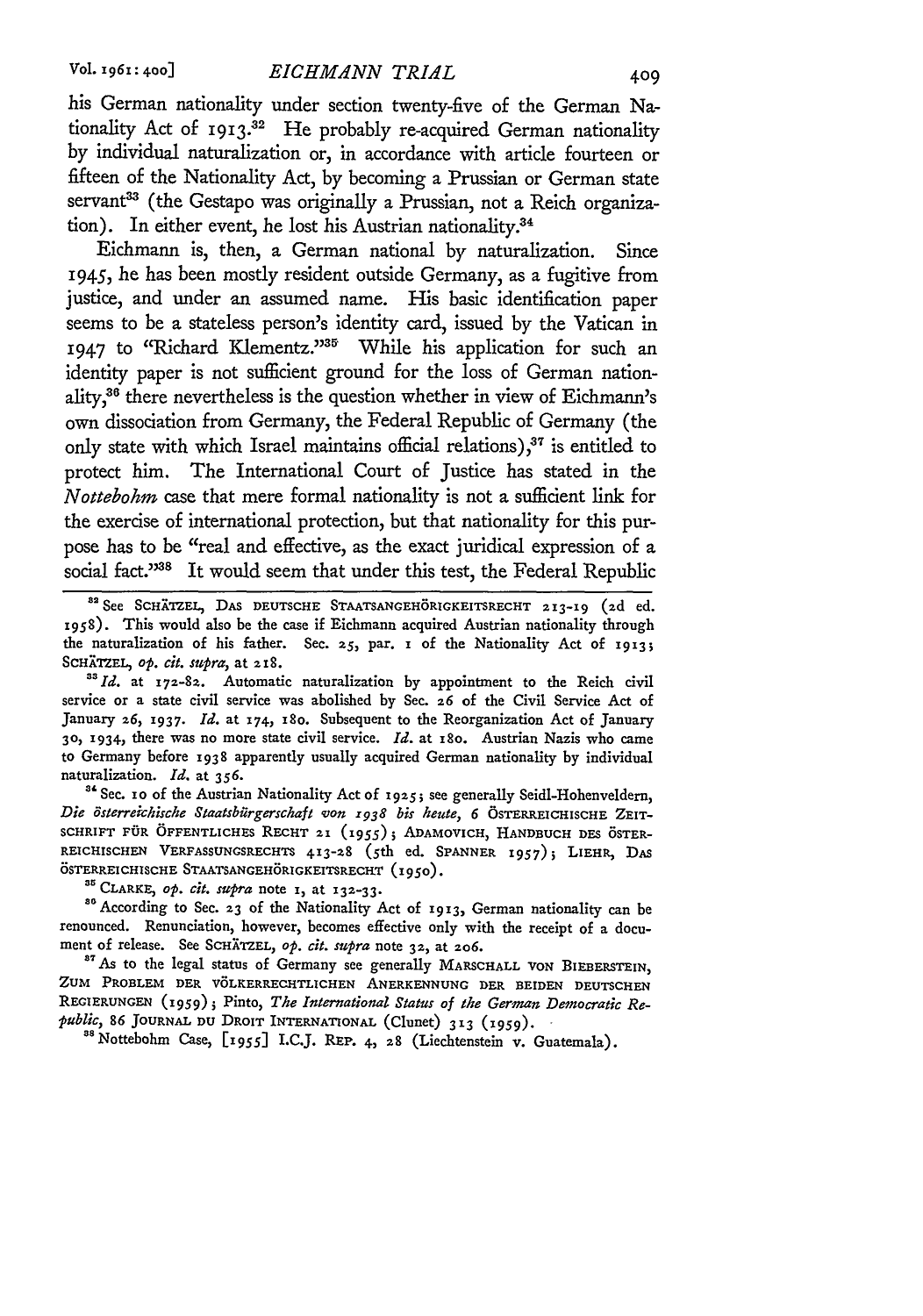of Germany is not entitled to exercise its right of diplomatic protection over Adolf Eichmann.

However, it seems doubtful whether link theory developed in the *Nottebohm* case expresses an accepted rule of customary international law.39 Even if it did not, there would still be the fact that the Federal Republic, far from objecting to the exercise of Israel's jurisdiction over Eichmann, has officially welcomed the prosecution of Eichmann by Israel, and has offered its assistance for the obtaining of evidence. Thus, the Federal Republic has attempted to relinquish its possible right to exercise diplomatic protection on behalf of Eichmann. But the difficulty is, as astute counsel for Eichmann have lost no time in finding out, that the public law of the Federal Republic of Germany, as contradistinguished from the public law of probably all other countries,<sup>40</sup> affords a German national a legal right for diplomatic protection against other states, and that this right is enforceable through proceedings against the Foreign Office before administrative courts.<sup>41</sup>

It may well be doubted, however, whether an attempt to obtain an administrative court decision ordering the Federal Government to intercede on behalf of Eichmann would in the end be successful. For one thing, the "link" theory would arise again, this time on the level of German administrative law. It may well be held that as a matter of German administrative law, Eichmann has, by obtaining a stateless person's passport in 1947, and by never registering with a consular or diplomatic agency of the Federal Republic, forfeited *(verwirkt)* his claim to diplomatic protection.<sup>42</sup> Even if this conclusion is avoided, the claim to protection is, as Wilhelm Karl Geck has shown in his incisive study, merely an entitlement to an objective determination whether, under consideration of all the circumstances, including the interests of the nation as a whole and the present state of diplomatic relations, the right of protection should be exercised.<sup>48</sup> The exercise of the right is

**For** criticism, see Goldschmidt, *Recent Applications of Domestic Nationality Laws by International Tribunals,* **28** FORDHAM **L. REv. 689, 689-702 (x960); Kunz,** *The Nottebohm Judgment,* 54 Am. J. **INT'L** *L. 536 (-96o).*

<sup>&</sup>lt;sup>40</sup> See DOEHRING, DIE PFLICHT DES STAATES ZUR GEWÄHRUNG DIPLOMATISCHEN  $S$ CHUTZES (1960).

**<sup>&</sup>quot;'** See **Geck,** *Der Anspruch des Staatsbilrgers auf Schutz gegenriber den* Ausland *nach deutschem Recht,* 1 7 ZEITSCHRIFT **FOR AUSLANDISCHES OFFENTLICHES RECHT UND VOLKEPRECHT** *476* **(x957).**

<sup>&</sup>lt;sup>42</sup> With respect to Verwirkung in German administrative law, see x FORSTHOFF, LEHRBUCH DES VERWALTUNGSRECHTS 157-58 (7th ed. 1958).

**<sup>&</sup>quot; <sup>3</sup>** Geck, *op. cit. supra* note **41,** at **517-18, 529.**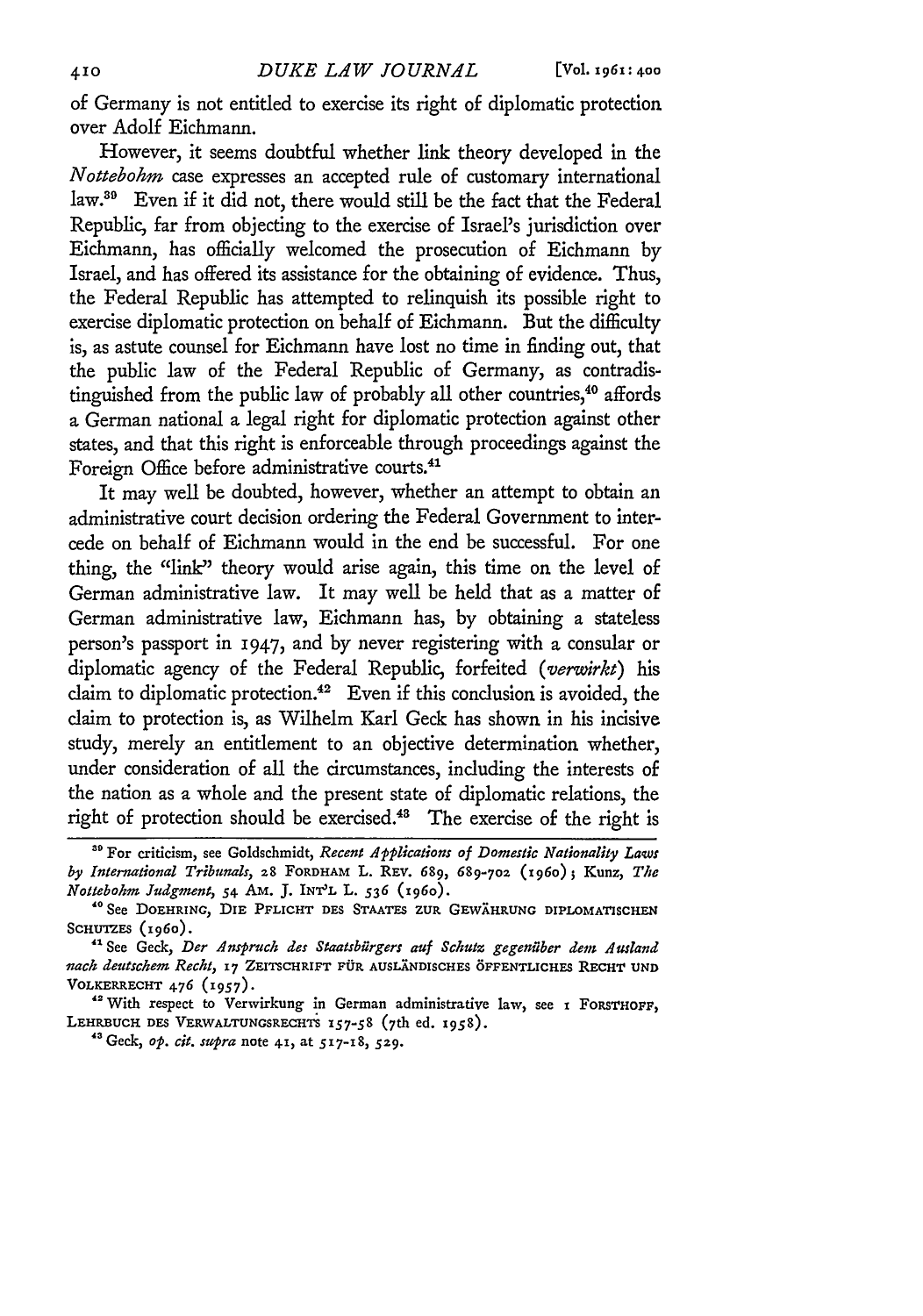still discretionary, but the discretion of the Government is subject to review. The minimum requirement for an entitlement to protection is that international law has, in fact, been violated.<sup>44</sup> This brings us to the substantive question: can Israel try Eichmann for acts committed before 1945 under a statute enacted in 1950?

*b. Substantive aspects.* The maxim nulla *poena sine lege* is not a rule of general international law.<sup>45</sup> While most states—including the Soviet Union since 1958—have adopted the principle that acts or omissions can be punished only if already punishable at the time of their commission,<sup>46</sup> there are still substantial exceptions from this principle. For one thing, some states, such as Denmark, specifically authorize the analogous application of penal statutes to situations not expressly dealt with therein.<sup>47</sup> Secondly, where criminal law is customary, *i.e.*, judgemade, it necessarily is retroactive whenever a new crime is created by judicial decision,<sup>48</sup> unless the decision is made prospective only.<sup>49</sup> Thirdly, even in states with an entirely codified criminal law, judicial decisions on previously doubtful questions, or reversals of previous precedents, are retroactive.<sup>50</sup> Finally, a number of states have enacted expressly retroactive criminal statutes to deal with collaborators after World War II.<sup>51</sup>

 $\overline{44}$ *Id.* at 518 n.188.

"'Compare the Danzig Legislative Decrees Case, P.C.I.J., ser. A/B, No. **65,** at 54-57, where the argument advanced by the Danzig opposition parties that *nulla poena sine lege* was a standard of international law **(P.C.I.J.** ser. **C,** No. **77, 12o** at **140)** seems to have been rejected by implication. See also DAHM, **ZUR PROBLEMATIK DES VOLKERSTRAFRECHTS 55-65,** especially 63 **(1956).**

4' See, *e.g.,* Baade, *Intertemporales, V6lkerrecht,* 7 **JAHRBUCH FUR INTERNATIONALES RECHT 229,** 234-35 (1958), and authorities there cited.

'7Art. **I, §x** of the Danish penal code provides: "Actions cannot be punished unless their criminal character has been established by statute, or unless they are the substantial equivalent of actions so provided for." French text in I ANCEL, LES CODES PÉNAUX EUROPÉENS 329 (1956). See MARCUS, DAS STRAFRECHT DÄNEMARKS 85-87 (1955).

"Rex v. Manley, **[1933] 1** K.B. **529 (C.C.A. 1932),** for instance, seemingly created a new common law misdemeanor. Stallybrass, *Public Mischief,* 49 L.Q. **REV. x83 (x933) i** Note, **5 CAMB.** L.J. **263, 264.** *But see* Board of Trade v. Owen, **[i957] i ALL** E.R. **411, 421** (H.L.) i Hall, *Nulla Poema Sine Lege,* 47 YALE L.J. **165,** especially 178-80 (1937); GLANVILLE WILLIAMS, CRIMINAL LAW, GENERAL PART 450 **(1953).**

*"* See Note, *Limitation of Judicial Decisions to Prospective Operation, 46* IowA L. **REV. 6oo, 607-09 (196i),** and authorities there cited.

**"** See, *e.g.,* with respect to Germany, **SCH6NKE, STRAFGEsETBUcH,** KOMMENTAR 45 (9 th **ed.** SCHRODER **1959).**

**"** See, *e.g..* with respect to Denmark, Hurwitz, *Ddnemark* x942-1948, *63* ZEIT-**SCHRIFT FUR DIE GESAMTE STRAFRECHTSWISSENSCHAFT 131, 132-35** (951) **5 MARCUS,** *op. cit. supra* note 47, at **81.**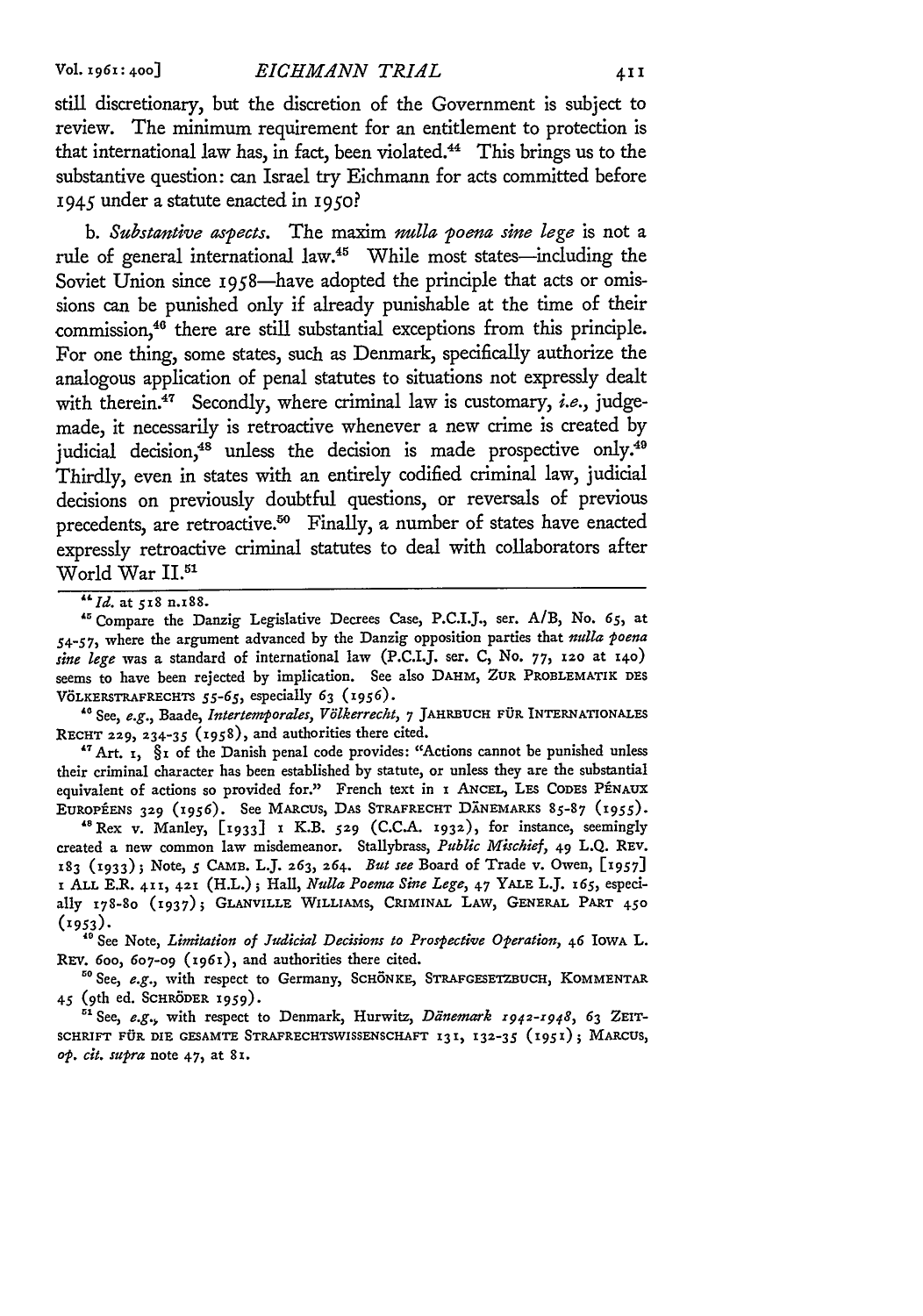Nevertheless, several international conventions and declarations, such as the 1949 Red Cross conventions,<sup>52</sup> the Universal Declaration of Human Rights,<sup>53</sup> the Draft Covenant of Civil and Political Rights,<sup>54</sup> and the European Convention on Human Rights and Fundamental Freedoms,55 in principle proscribe retroactive criminal statutes. While these conventions and declarations do not afford a sufficient basis for the assertion that international law prohibits retroactive penal laws, they nevertheless lend support to the theory that states are not permitted to .subject aliens to criminal prosecution on the basis of criminal statutes making punishable that which could not reasonably have been expected to be illegal at the time of its commission.

It would seem that little argument is needed to show that such a rule -if it exists-is not violated by the prosecution of Eichmann under the I95O Law. The District Court of Tel Aviv has described this law as "retroactive.1157 But at least in those portions that form the *gravamen* of the charges against Eichmann, the law is retroactive in form, not in

**"** Convention Relative to the Treatment of Prisoners of War of August 12, **1949,** Art. 99(1), 6 U.S.T. 3317, 3392; Convention Relative to the Protection of Civilian Persons in Time of War of August **iz,** 1949, Art. *67, 6* U.S.T. **3517,** 356o.

<sup>53</sup> Art. 11, § 2: "No one shall be held guilty of any penal offence on account of any act or omission which did not constitute a penal offence, under national or international law, at the time when it was committed. Nor shall a heavier penalty be imposed than the one that was applicable at the time the penal offence was committed." **UNITED** NATIONS, YEAR BOOK ON HUMAN RIGHTS FOR 1948 466, 467 (1950).

 $54$  Art.  $13$ :  $(1)$  No one shall be held guilty of any criminal offence on account of any act or omission which did not constitute a criminal offence, under national or international law, at the time when it was committed. Nor shall a heavier penalty be imposed than the one that was applicable at the time when the criminal offence was committed. If, subsequent to the commission of the offence, provision is made by law for the imposition of a lighter penalty, the offender shall benefit thereby.

(2) Nothing in this article shall prejudice the trial and punishment of any person for any act or omission which, at the time it was committed, was criminal according to the general principles of law recognized by the community of nations." **UNITED NATIONS,** YEAR BOOK **ON HUMAN RIGHTS FOR 1952 4241 427 (1954).**

<sup>55</sup> Art. 7: "No one shall be held guilty of any criminal offence on account of any act or omission which did not constitute a criminal offence under national or international law at the time when it was committed. Nor shall a heavier penalty be imposed than the one that was applicable at the time the criminal offence was committed.

This article shall not prejudice the trial and punishment of any person for any act or omission which, at the time when it was committed, was criminal according to the general principles of law recognized **by** civilized nations." **UNITED NATIONS,** YEAR BOOK **ON HUMAN** RIGHTS FOR **1950 420, 421 (195.).**

**56** Compare **FREEMAN,** THE **INTERNATIONAL RESPONSIBILITY OF** STATES **FOR DENIAL OF JUSTICE** *55o-56* **(1938).**

<sup>57</sup> See text at note 5, supra.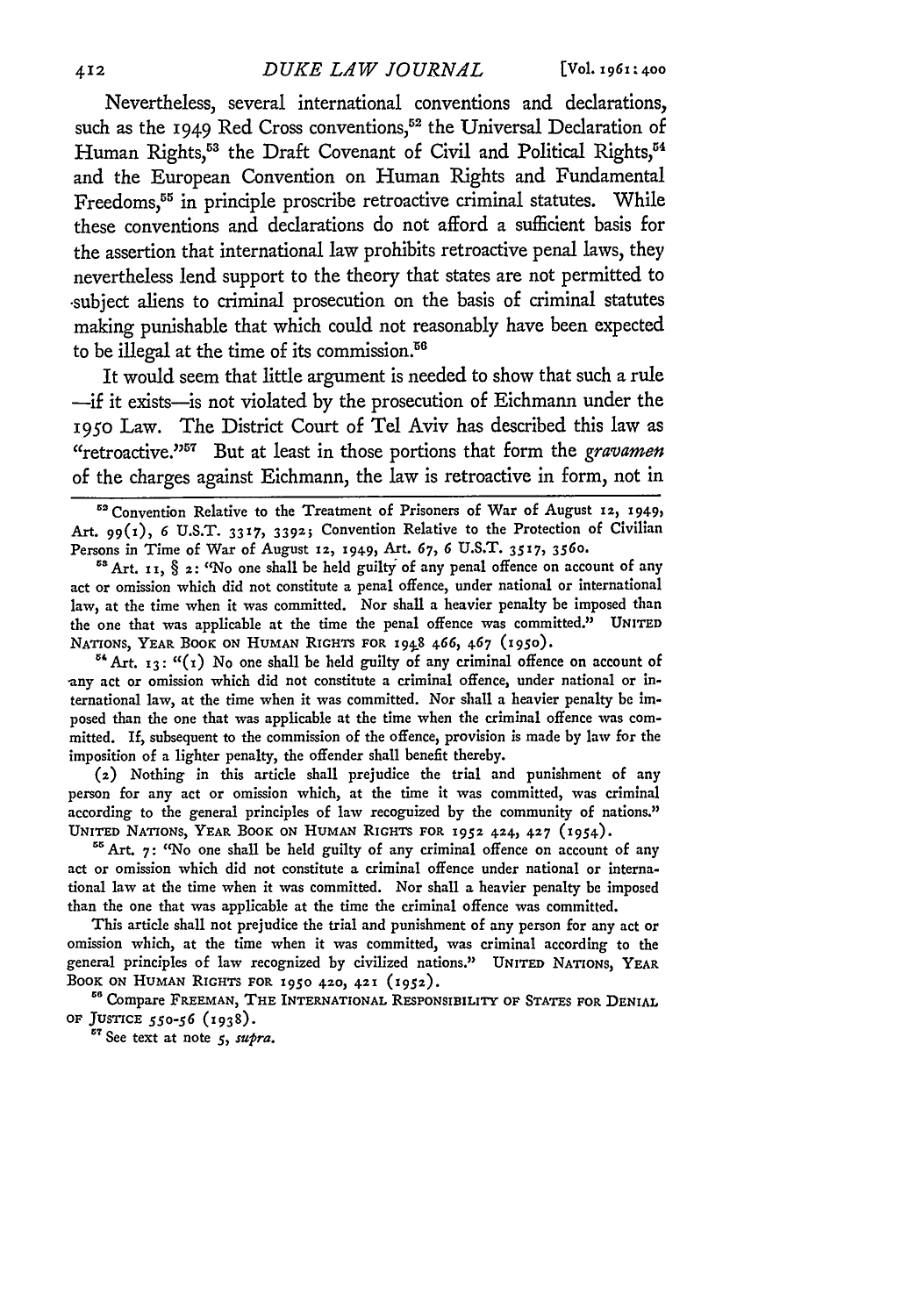substance. It is true that no *Israeli* law provided for the punishment of crimes against the Jewish people and crimes against humanity before May **8,** 1945. But with some exceptions not material in this connection, the acts defined as such crimes were punishable under German law and, where committed outside of Germany, Polish or Soviet law, at the time of their comission. So long as prosecution is limited to acts punishable under German or local law prior to 1945, there is no substantive retroactivity. Until the coming into effect of the Basic Law of the Federal Republic of Germany, German penal law knew the death penalty for offenses against life;<sup>58</sup> it therefore would seem that with respect to the actual offenses charged, there will also be no danger of a retroactive imposition of a more severe penalty.

The fact that the 195o Law is not retroactive with respect to the offenses charged is best illustrated by post-World War II war crimes trials in Germany. The definition of crimes against humanity in the 195o Law, in particular, is virtually taken from the Charter of the International Military Tribunal created by the London Agreement between the United States, the Soviet Union, Great Britain, and France on August 8, 1945.<sup>59</sup> The same definition was incorporated in Allied Control Council Law No. IO, of December **20,** 1945, for the punishment of persons guilty of war crimes, crimes against peace, and crimes against humanity.<sup>60</sup> Under the latter statute, several persons were tried, convicted, and executed for substantially the same acts now charged against Adolf Eichmann. The most closely analogous trials were conducted by military tribunals set up by the United States within its own zone of occupation pursuant to Control Council Law No. 10.<sup>61</sup> These military

<sup>&</sup>lt;sup>88</sup> Art. **Ioa** of the Basic Law of the Federal Republic of Germany (effective as of May 24, 1949) abolishes the death penalty. The death penalty has not, however, been abolished in East Germany. RENNEBERG, in GERATS-LEKSCHAS-RENNEBERG, LEHRBUCH **DES STRAFRECHTS** DER DEUTSCHEN DEMOKRATISCHEN **REPUBLIK, ALLGEMEINER** TEIL **565-66** *(1957).*

**<sup>&</sup>quot;0** Charter of the International Military Tribunal, Annexed to the London Agreement, Art. 6(c), reprinted in **15** TRIALS **OF WAR CRIMINALS BEFORE THE NUERNBERG TRIBUNALS 1O, 1i.** The same similarity exists with respect to the definition of war crimes. Art. **6(b). <sup>00</sup>**Art. 11(c), reprinted **id.** at **23, 24.**

<sup>&</sup>lt;sup>61</sup> These courts were created by Military Government-Germany, United States Zone, Ordinance No. *7,* of October **iS,** 1946. Their decisions are reported in 1-14 **TRIALS OF** WAR **CRIMINALS BEFORE THE NUERNBERG MILITARY TRIBUNALS. For a** brief account **of these** trials, see **APPLEMAN, INTERNATIONAL** CRIMES **AND MILITARY** TRI-BUNALS 139-233 (1954).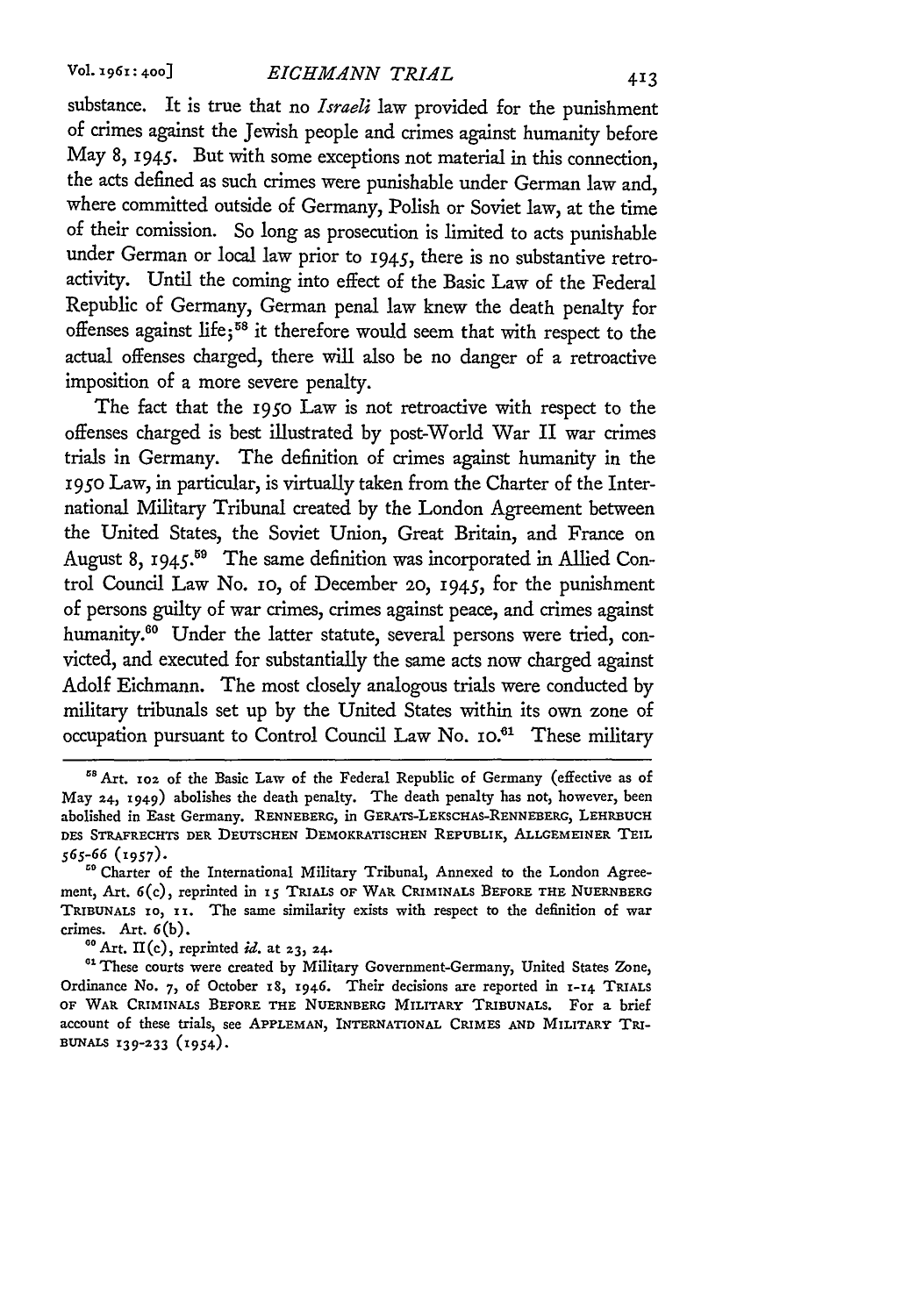tribunals were staffed with American lawyers and judges, including, for instance, Judge Musmanno, now of the Supreme Court of Pennsylvania.

In several cases, the defendants argued that Control Council Law No. io was retroactive as applied to them. This defense was rejected by the courts on the theory of substantive nonretroactivity-i.e., the theory that the acts charged, especially crimes against humanity, were punishable under law existing at the time of their commission.<sup>62</sup>

It might be argued that these decisions are not overly persuasive, because the courts were bound by Control Council Law No. **1O,** whether retroactive or not, and that the Nuremberg trials are, at least to some extent, tainted with the suspicion of victors' justice. But it should be noted that while German lawyers, on the whole, were and are largely critical of the notion of crimes against peace as applied to acts committed before May 8, 1945,<sup>63</sup> they seem in substantial agreement that the punishment of "crimes against humanity" was not, strictly speaking, retroactive. At least, this is the opinion of Professor Hans-Heinrich Jescheck, one of Germany's most eminent authorities on international penal law.<sup>64</sup>

Furthermore, by virtue of enactment by the Occupying Powers, Control Council Law No. **1O** was effective as a German statute. Consequently, there was no retroactive imposition of a penalty for an act not punishable under German law, even if committed before May.8, 1945. On balance, therefore, it seems quite clear that at least with respect to the serious offenses against life charged under the law of **i95o,** there is no substantive retroactivity entailing the possibility of violation of international law.

## *2. Eicm mran's international human rights*

Eichmann's subjection to the 1950 law is not, then, a violation of rights under customary international law that the Federal Republic of Germany is entitled to protect. But is it a violation of international human rights that Eichmann can claim in his own name, and that Israel has to respect?

<sup>&</sup>lt;sup>63</sup> See especially United States v. Ohlendorf, 4 TRIALS OF WAR CRIMINALS BEFORE THE NUERNBERG MILITARY TRIBUNALS **411,** 459 (1948): "In the main, the defendants in this case are charged with murder. Certainly no one can claim with the slightest pretense at reasoning that there is any taint of *ex post factism* in the law of murder." See also id. at **496-500,** especially 499.

**<sup>&</sup>quot;** See generally **BENTON &** GRIMM, eds., NUREMBERG, GERMAN **VIEWS OF THE** WAR TRIALS (1955).

**O'JESCHECK, DIE VERANTWORTLICHKEIT DER STAATSORGANE NACH VOLKER-**STRAFRECHT, EINE STUDIE ZU DEN NÜRNBERGER PROZESSEN 373 (1952).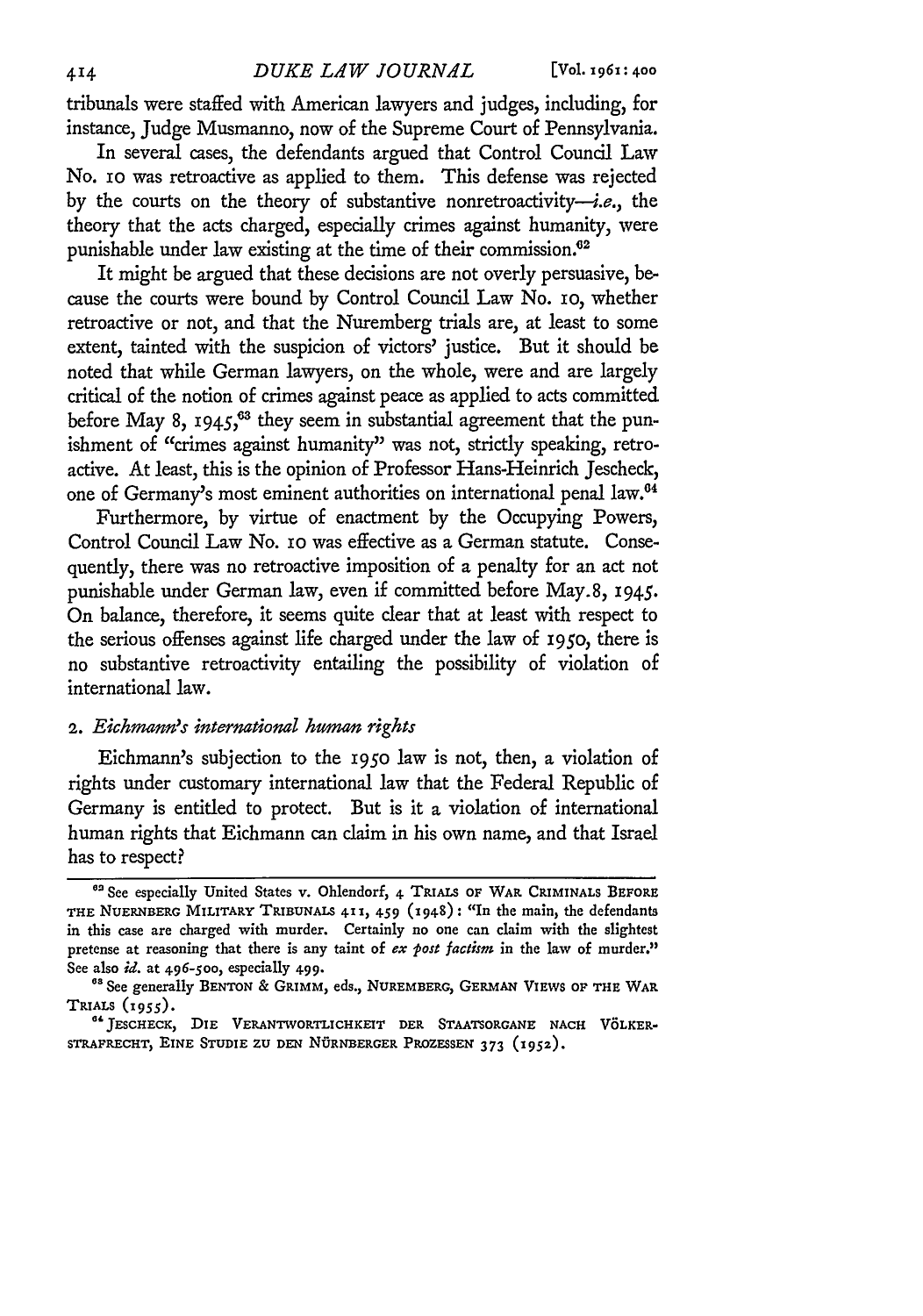It seems highly doubtful at this time whether there are internationally protected human rights outside of specific treaty rights.<sup>65</sup> But even if we assume that individuals are, to some extent, subjects of international law and may assert internationally protected human rights on their own behalf, it does not follow that Eichmann's human rights have been violated. Quite to the contrary, the only two instruments designed to afford legal recognition of international human rights, the Draft Covenant of Civil and Political Rights of the United Nations and the European Convention on Fundamental Freedoms, both provide that the prohibition of retroactive penal legislation incorporated in these instruments "shall not prejudice the trial and punishment of any person for any act or omission which, at the time when it was committed, was criminal according to the general principles of law recognized" by "civilized nations" or "the community of nations."<sup>66</sup>

Thus, even if international law presently recognizes fundamental human rights that can be asserted by individuals directly in the absence of treaty, the present substantive content of these rights would not preclude the so-called retroactive application of the Law of 1950 to the offenses charged against Adolf Eichmann.

It is therefore submitted that Israel can, without violating international law, try Adolf Eichmann for acts alleged to have been committed before May 8, 1945, under the Nazis and Nazi Collaborators (Punishment) Law of August I, 1950.

**<sup>&</sup>quot;** See generally LAUTERPACHT, INTERNATIONAL LAW AND HUMAN RIGHTS **(1950);** VERDROSS **&** ZEMANEK, VOLKERRECHT 496-99 ( <sup>4</sup> th ed. **1959)5** DAHM, *op. cit.* supra note **17, 411-44 (1958).**

<sup>&</sup>lt;sup>66</sup> See notes 54 and 55 *supra*. The European Commission of Human Rights has decided, **by** resorting to preparatory work, that Art. **7,** § **a** of the European Convention is intended to establish that this article does not affect laws for the punishment of war crimes, treason, and collaboration with the enemy, enacted to cope with the extremely exceptional situation existing at the end of World War II, and that it does not envisage any legal or moral condemnation of those laws. **EUROPEAN** COMMISSION **OF** HUMAN **RIGHTS,** DOCUMENTS **AND DEcISIoNs 1955-x956-1957 239, 24.1;** see also decision of June **9,** 1958, **YEARBOOK OF THE EUROPEAN CONVENTION ON HUMAN** RIGHTS **1958- 1959** 2I4, 216. The Commission has also rejected a petition by Rudolf Hess, one of the major war criminals convicted by the International Military Tribunal at Nuremberg, on the alternative grounds that the States which had tried him had not accepted the individual right of petition, and that the Convention did not protect those whose acts were criminal according to the general principles of law recognized by civilized nations. Kerson, *The European Convention for the Protection of Human Rights* and *Fundamental Freedoms,* 49 CALIF. L. REV. **172, 1So-S** (196i).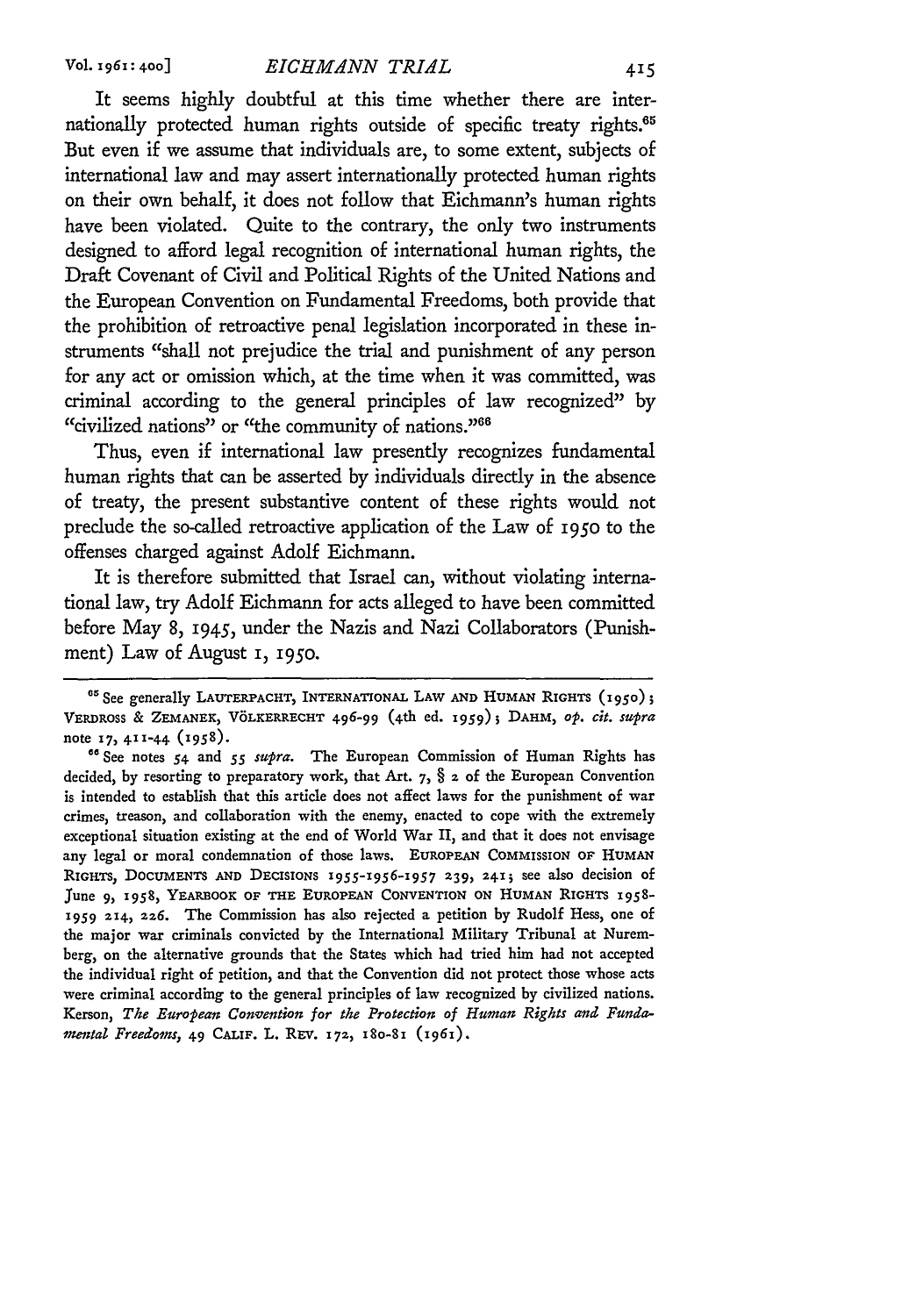## **C.** Can Israel Try Eichmann, Who Is Not a National of Israel, For Offenses Alleged To Have Been Committed Outside Israel Against Persons Who Were Not Nationals of Israel at the Time of the Commission of These Offenses?

At the outset, we would do well in abandoning any notion of the so-called territoriality of criminal laws. $67$  While it is true, on the choiceof-law level, that every country in the world imposes penal sanctions only on the basis of its own penal law, the notion that states may punish only offenses actually or at least constructively committed on their territories is merely a rule of Anglo-American internal criminal law, which again, of course, is subject to many exceptions.<sup>68</sup> The most that can be said is that every country applies only its own penal law, and every country punishes-subject to exceptions dictated by diplomatic or sovereign immunity-all offenses committed on its own territory. But virtually all systems of criminal law reach much further. First, most or all states, including Great Britain and the United States, punish violations

<sup>68</sup> For discussion and criticism, see Rotenberg, *Extraterritorial Legislative Jurisdictlion and the State Criminal Law,* **38** TEXAs L. **REV.** *763* **(196o).**

<sup>&</sup>quot; Lotus" Case, **P.C.I.J.** ser. A, No. io, at z8-xg; **20** (France v. Turkey, **1927):** "the first and foremost restriction imposed **by** international law upon a State is that -failing the existence of a permissive rule to the contrary-it may not exercise its power in any form in the teritory of another State. In this sense jurisdiction is certainly territorial; it cannot be exercised **by** a State outside its territory except **by** virtue of a permissive rule derived from international custom or convention. It does not, however, follow that international law prohibits a State from exercising jurisdiction in its own territory, in respect of any case which relates to acts which have taken place abroad, and in which it cannot rely on some permissive rule of international law. Such a view would only be tenable if international law contained a general prohibition to States to extend the application of their laws and the jurisdiction of their courts to persons, property and acts outside their territory, and if, as an exception to this general prohibition, it allowed States to do so in certain specific cases. But this is certainly not the case under international law as it stands at present. Far from laying down a general prohibition to the effect that States may not extend the application of their laws and the jurisdiction of their courts to persons, property and acts outside their territory, it leaves them in this respect a wide measure of discretion which is only limited in certain cases by prohibitive rules; as regards other cases, every State remains free to adopt the principles which is regards as best and most suitable. . **.** . Though it is true that in all systems of law the principle of the territorial character of criminal law is fundamental, it is equally true that all or nearly all these systems of law extend their action to offences committed outside the territory of the State which adopts them, and they do so in ways which vary from State to State. The territoriality of criminal law, therefore, is not an absolute principle of international law and by no means coincides with territorial sovereignty."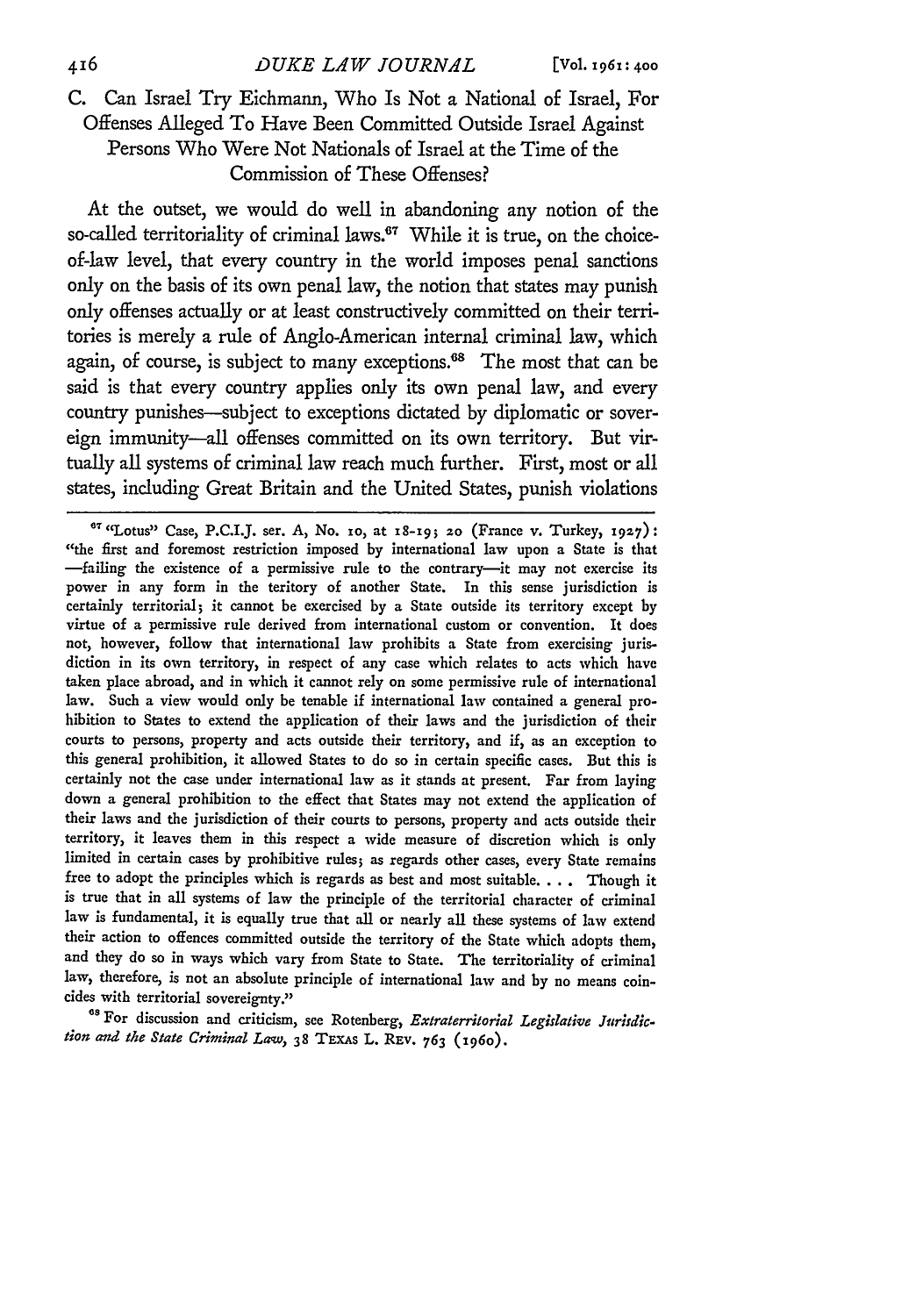of their penal laws by their public officials and armed forces abroad,<sup>69</sup> treasonable acts by their own nationals, and some offenses against state security even when committed by foreigners abroad.<sup>70</sup> Secondly, many continental states punish certain offenses committed by their nationals abroad; some, for instance, Germany, go so far as to make their penal codes applicable to virtually all offenses by their own nationals, wherever committed.<sup>71</sup> Nobody earnestly contends that these extensions of the reach of criminal laws to offenses committed abroad are contrary to international law. <sup>72</sup>

Criminal jurisdiction based on territorality, nationality, and state protection, then, is manifestly not contrary to public international law. The same is true of criminal jurisdiction based on a permissive or directive rule of international law-i.e., the rule that pirates may and shall be punished wherever aprehended, or treaty-based rules for the prosecution of counterfeiting, white and black slave traffic, traffic in narcotic drugs and in pornographic literature, etc.<sup>73</sup> The only question that is seriously open to dispute is whether the general-protective principlei.e., the punishment of offenses against nationals of the prosecuting state wherever and by whomever committed—and the principle of enforcement by proxy-i.e., the punishment of offenses wherever and by whomever committed, so long as they are punishable both under the *lex loci* and the *lex fori*—are compatible with public international law.

In the instant case, the offenses charged are not alleged to have been committed in Israel, nor by a national of Israel, nor against nationals of Israel, nor against the State of Irsael. But there is a permissive, possibly even directive, rule of public international law covering the offenses

**"'** See, e.g., Lauterpacht, *Allegiance, Diplomatic Protection and Criminal Jurisdiction Over Aliens,* **9** CAME. **L.J. 330** (94-7) **;** Rocha v. United States, *z88* **F.2d** 545, **548-50** (9th Cir. 1961). The protective principle of criminal jurisdiction is criticized adversely on policy grounds **by** Garcia-Mora, *Criminal Jurisdiction Over Foreigners for Treason and Offense Against the Safety of the State Comitted Upon Foreign Territory*, **19 U. PITT. L. REV.** 567 (1958).

**"1** Sec. **3** of the penal code, as last amended by Act of August 4, **1953, [1953]** I Bundesgesetzblatt 735; see **SCH5NKE,** *op. cit. supra* note *5o,* at 67-695 **MAURACH, DEUTSCHEs STRAFRECHT, ALLGEMEINER TElL** 93-94 **(2d** ed. **1958).**

**"** See generally i OPPENHEIM, **INTERNATIONAL LAW 330-33** (8th ed. LAUTER-**PACHT** 1955); DAHM, *op. cit. supra* note **17,** at **258-59;** VERDROSS & ZEMANEK, *op. cit. supra* note **65,** at **248;** Harvard Law School, Research in International Law, Draft Convention on Jurisdiction with Respect to Crime, Arts. 5-8, with comment, **29 AM. J.** *INT'L* L. Special Supplement *519-63* **(1935).**

**"** See, *e.g.,* **DAHM,** *op. cit. supra;* note **17,** at **257.**

**<sup>&</sup>quot;** See, *e.g.,* Everett, *Military Jurisdiction Over Civilians,* **196o DUKE L.J. 366,** especially at 382-411.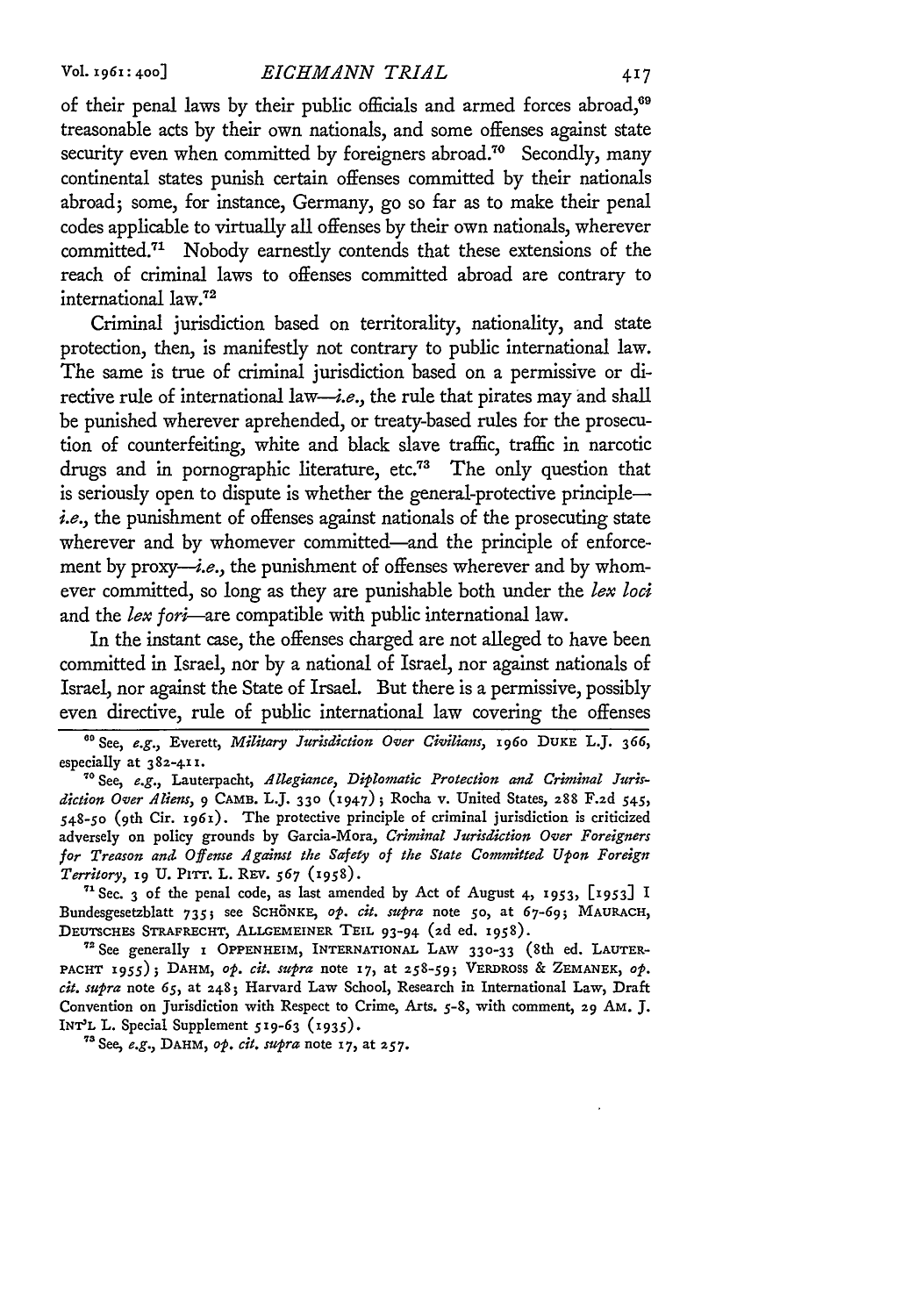alleged to have been committed by Adolf Eichmann. Is it directly applicable here? While the acts charged would constitute the crime of genocide under the Convention on Genocide, which is in force as between all states here concerned, this convention expressly provides in article six that persons charged with genocide "shall be tried by a competent tribunal of the State in the territory of which the act was committed, or by such international penal tribunal as may have jurisdiction with respect to those Contracting Parties which have accepted its jurisdiction."<sup>74</sup> This excludes the direct applicability of the Genocide Convention. It seems dear, though, that this jurisdictional clause is permissive, not exclusive.<sup>75</sup> The Crime of Genocide (Prevention and Punishment) Act, adopted by the Knesseth on March **29, 195o,** expressly provides that "a person committing outside Israel an act which is an offense under this Act may be prosecuted and punished in Israel as if he had committed the act in Israel."<sup>76</sup> Nevertheless, this Israeli Act is prospective in operation only and does not extend to acts committed before its coming into force. Thus, the Genocide Convention does not apply because of its jurisdictional limitations, and the Crime of Genocide (Prevention and Punishment) Act does not apply because it is prospective in operation only.

Nevertheless, it should be noted that the Genocide Convention as such, especially its provision in article one that the contracting parties *confirm* "that genocide, whether committed in time of peace or in time of war, is a crime under international law which they undertake to prevent and to punish," lends strong support to the contention that Israel has at least an imperfect duty under international law to punish acts constituting genocide, even if committed in the past. Such a duty, or even a permissive rule to the same effect, would suffice to establish the jurisdictional legality of the *Eichmann* trial in public international law.

But even assuming that the Genocide Convention does not expressly or by implication create a rule of international law prescribing or permitting the punishment of acts of genocide committed in World War

<sup>75</sup> ROBINSON, THE GENOCIDE CONVENTION, A COMMENTARY, 82-85 (1960); DRosT, **GENOCIDE 100-102 (1959).**

" Sec. **5.** English text in **UNITED** NATIONS, YEAR BOOK **ON** HUMAN **RIGHTS FOR 595o 163 (-95-).**

**<sup>&</sup>quot; <sup>4</sup> UNITED NATIONS, YEAR** BOOK **ON HUMAN** RIGHTS **FOR** 1948 484 (,950). For ratifications and accessions, **see UNITED NATIONS, STATUS OF MULTILATERAL CON-VENTIONS** IV-4 , 5 (St/Leg/3, Rev. **i). See** also **Sec. 2zoa of** the German penal **code,** added **by Act of** August **8,** 1954, [x954] **II** Bundesgesetzblatt **729, SCH6NKE, Op.** *cit. supra* note **50,** at 8o6-o8.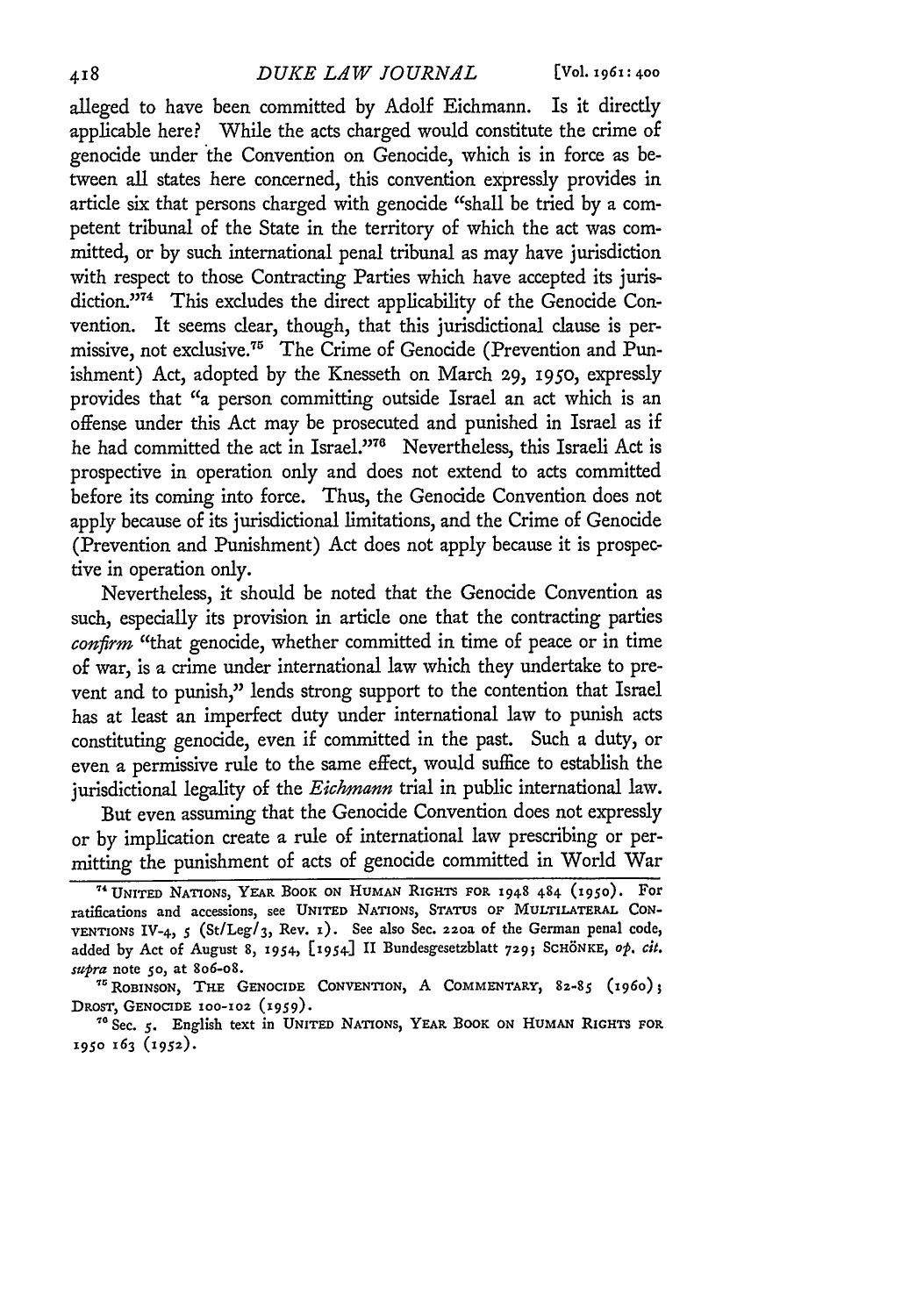II, there still remains the final question whether Israel's exercise of criminal jurisdiction in the *Eichmann* case constitutes a valid exercise of the principle of criminal law enforcement by proxy. This, of course, depends on the compatibility of that jurisdictional principle with public international law.

The question, briefly, is this: does international law permit a state to punish an alien for an offense committed abroad which is punishable both under the law of the place of commission and under the law of the place of prosecution, provided the punishment imposed does not exceed the penalty incurred in the place of commission? The answer can only be in the affirmative. All states are interested in bringing alleged criminals to justice; no state is interested in harboring fugitives from justice. On the other hand, no state is obliged, in the absence of treaty, to extradite persons who are alleged to have committed offenses abroad; the machinery of extradition is rather cumbersome, to say the least;<sup>77</sup> even where states are willing, in the absence of treaty, to effect extradition, formal obstacles such as the lack of diplomatic relations may well prevent or delay the delivery of the person accused. While extradition remains cumbersome and of limited applicability, the answer to the dilemma, at least as between states which have little or no formal preadmission procedures for aliens, is criminal law enforcement by proxy.

Many states have adopted this principle,<sup> $78$ </sup> and at least where there are genuine obstacles to extradition, its compatibility with international law seems recognized by the weight of authority—including the Draft Convention with Respect to Crime, prepared by the Research in International Law of the Harvard Law School in 1935.<sup>79</sup> In the instant case, the obstacles are real, for while there are official relations between the Federal Republic of Germany and Israel, there are no diplomatic relations, and there is no extradition treaty. Therefore, since Adolf Eichmann cannot readily be extradited by Israel to the Federal Republic of Germany-and since Germany, along with Poland and the Soviet

**<sup>10</sup>***Op. cit. supra* **note 72,** Art. **io(a)** with **comment, 573-855 see** also VERDROSS **AND** ZEMANEiK, *op. cit. supra* note *65,* **at 248 <sup>i</sup>** DAHM, *op. cit. supra* note **17, at 258-59.**

**<sup>77</sup>**See Cardozo, *When Extradition Fails, is Abduction the Solution? 55* **AM. J. INT'L** L. **127 (1961), and** examples there discussed.

*<sup>&</sup>quot;E.g.,* Austria, §§ **39-40** Hungary, Art. 4.(a) **5** Italy, Art. **io. i ANCEL,** *op. cit. supra* note **47, at 95, 1015** z **ANCEL,** *id.* **at 13, 871, 872-73.** Further provisions **are** listed in Harvard **Law** School, *op. cit. supra* note **72,** at **574-73- With** respect to **Germany,** see **note** 8z *infra.*